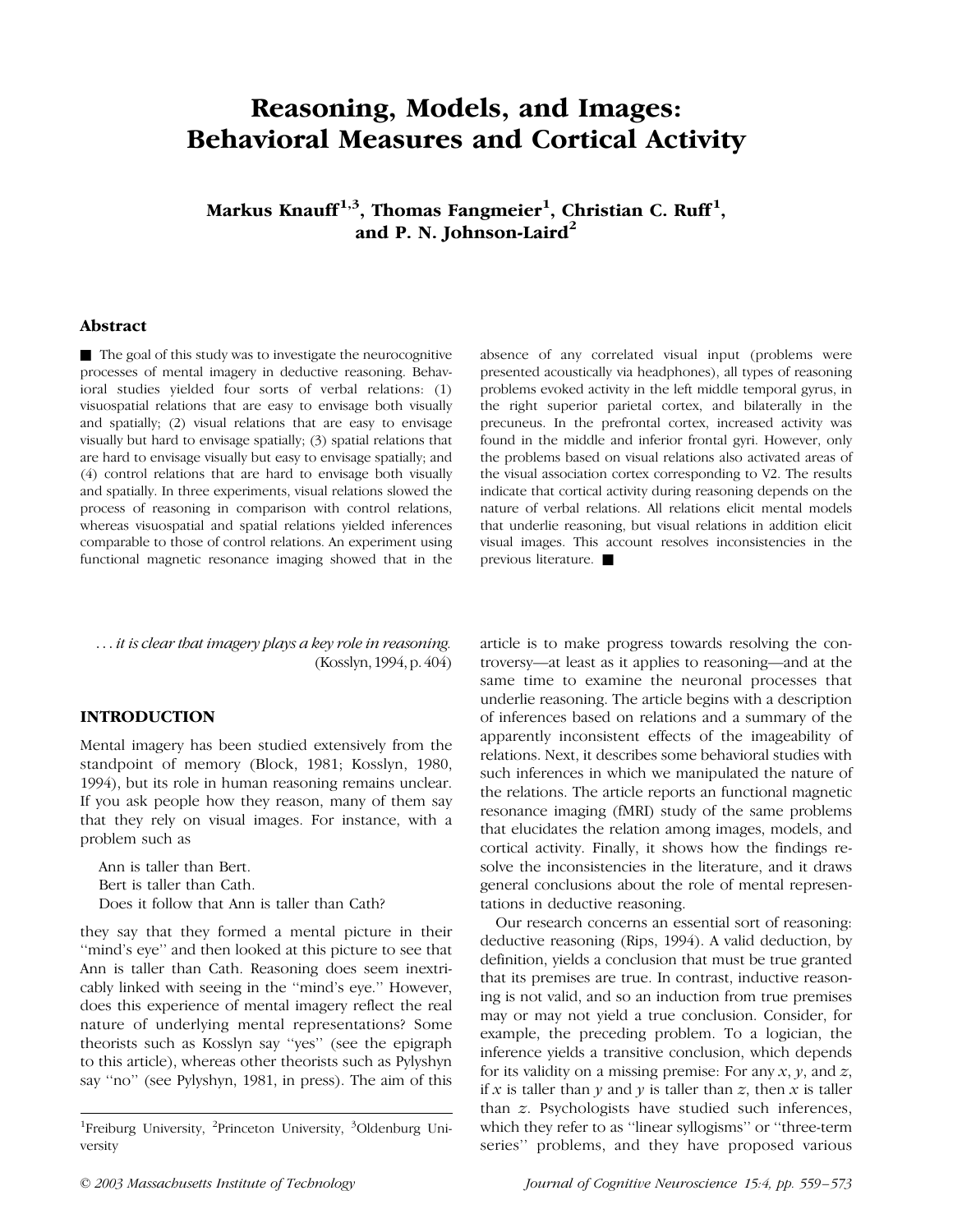accounts of how individuals solve them (see, e.g., Evans, Newstead, & Byrne, 1993).

A pioneering study of three-term series inferences was carried out by De Soto, London, and Handel (1965). They argued that reasoners represent the entities in the premise in a visual image and then ''read off'' the answer by inspecting this image. On this account, problems of the form

A is shorter than B.

B is shorter than C.

are harder than those in which the relation is ''taller than,'' because reasoners have to build up a representation in an order that is unnatural, working from the shortest individual up to the tallest individual. Huttenlocher (1968) similarly argued that reasoners imagine a spatial array of objects, and that it is easier to move an entity into the array if it is referred to by the subject of the sentence. In contrast, Clark (1969) proposed a linguistic account of the difficulty of relational inferences. Linguistically speaking, a relation such as ''taller than'' is lexically unmarked: It tells you nothing, for example, about the absolute height of the two entities. But, a relation such as "shorter than" is lexically marked: It tells you that both entities are short by the standards of the class to which they belong. Marked terms, Clark argued, take longer to process, and so they impede the process of reasoning. The controversy between these two accounts was never properly resolved, perhaps because both of them could be right (see Johnson-Laird, 1972). Marked terms could take longer to understand than unmarked terms, but, once understood, they could be used to construct spatial representations of the problems.

If reasoning depends on constructing a visual image, then it should be easier to reason with materials that can be readily visualized. However, if reasoning depends on some other medium of representation, such as sentences in a mental language, then imageability might have no effect on the process. So, does imageability improve reasoning? The literature fails to yield a clear-cut answer. On the one hand, Shaver, Pierson, and Lang (1975) reported that relational reasoning depends on the ease of visualizing the materials, instructions to form images, and the participants' ability to form images. In addition, Clement and Falmagne (1986) found that materials rated as easy to imagine led to fewer errors in reasoning. On the other hand, several studies have failed to detect any effect of imageability on reasoning. Sternberg (1980) found no difference in accuracy between problems that were easy to visualize and problems that were hard to visualize, and no reliable correlation between reasoning and imaging abilities. Richardson (1987) reported that reasoning with visually concrete problems was no better than reasoning with abstract problems. Similar results have been reported by Johnson-Laird, Byrne, and Tabossi (1989) and Newstead, Pollard, and Griggs (1986).

The inconsistency might arise, as Knauff and Johnson-Laird (2002) have argued, because researchers have overlooked the distinction between visual images and spatial representations. This distinction has been drawn by researchers in cognitive neuroscience (Mellet et al., 2000; Kosslyn, 1994; Rueckl, Cave, & Kosslyn, 1989; Ungerleider & Mishkin, 1982), psycholinguists and linguists (e.g., Landau & Jackendoff, 1993), and cognitive psychologists (e.g., Johnson-Laird, 1998). It is supported by investigations of brain-damaged patients (e.g., Newcombe, Ratcliff, & Damasio, 1987), by functional brain imaging (e.g., Smith et al., 1995), and by behavioral experiments on working memory (see Logie, 1995). Visual images are structurally similar to real visual perceptions, and they can represent objects, their colors and shapes, and the metrical distances between them. They have a limited resolution, but they can be scanned and mentally manipulated in other ways (see, e.g., Finke, 1989; Kosslyn, 1980). They can be so similar to real perceptions that they can be confused for them ( Johnson & Raye, 1981). In contrast, spatial representations are models of the spatial relations among entities, that is, they represent what things are where. They might also be used to represent abstract relations in a spatial way, e.g., class inclusion can be represented by the spatial inclusion of one area within another. In inferential tasks, spatial models are likely to exclude visual detail, to represent only the information relevant to inference ( Johnson-Laird, 1998), and to take the form of multidimensional arrays that maintain ordinal and topological properties (Knauff, 1999; Knauff, Rauh, Schlieder, & Strube, 1998). In sum, visual images represent information in a modality-specific format, whereas spatial models are abstract and not restricted to a specific modality. We can therefore distinguish between two hypotheses about reasoning. According to the imagery hypothesis, reasoning depends on visual images, and so brain regions that mediate them should be active during reasoning. According to the spatial hypothesis, reasoning depends on spatial models, and so brain regions that mediate them should be active during reasoning, but specific materials that evoke imagery should in addition activate regions mediating images.

The distinction between visual images and spatial representations was corroborated in norming studies that we carried out to determine whether the ease of visualizing a relation might be independent of the ease of forming a spatial representation of it (Knauff & Johnson-Laird, 2000). The data from these studies yielded four sorts of relations:

1. visuospatial relations that are easy to envisage visually and spatially, such as ''above'' and ''below''

2. visual relations that are easy to envisage visually but hard to envisage spatially, such as ''cleaner'' and ''dirtier''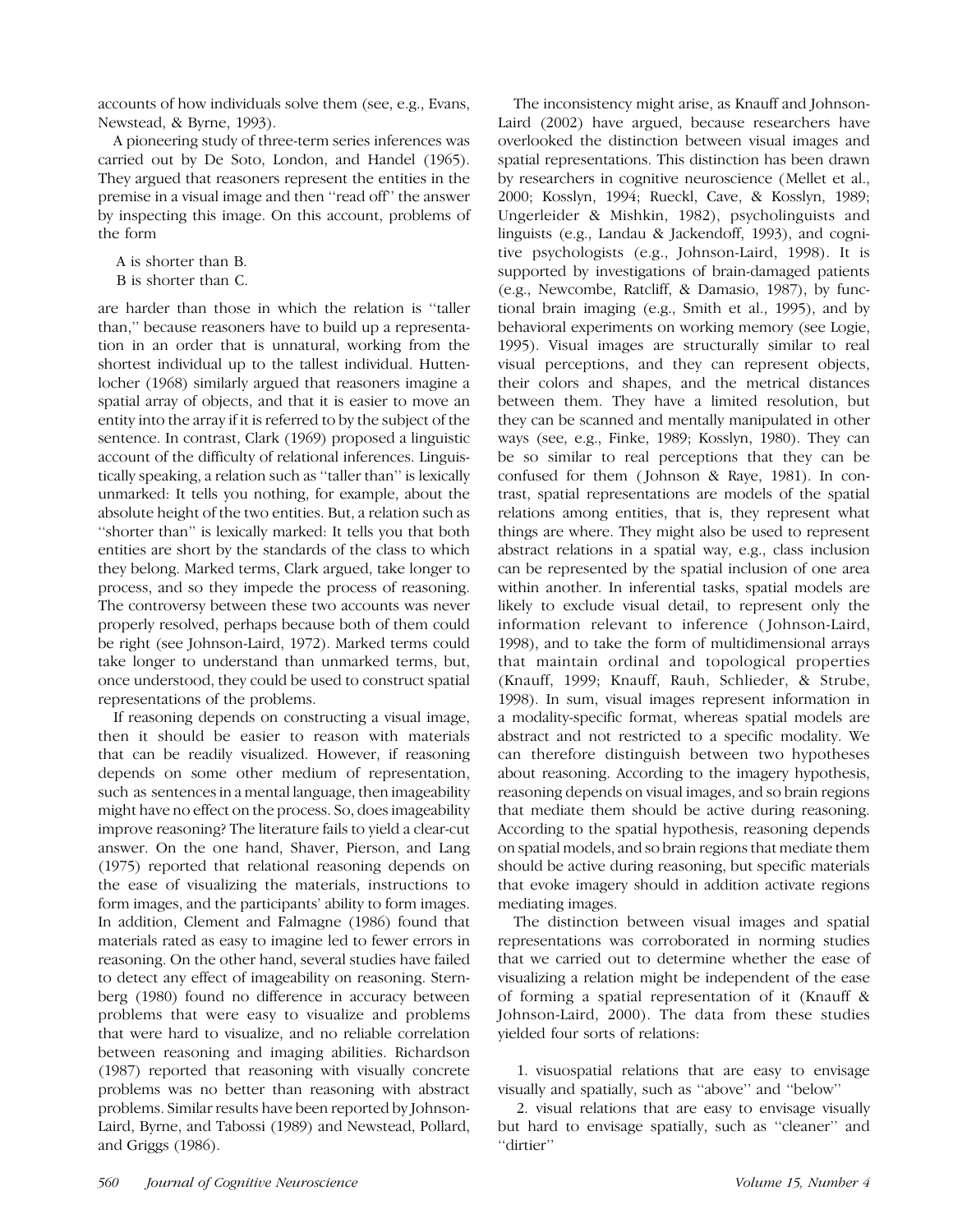3. spatial relations that are difficult to envisage visually but easy to envisage spatially, such as ''further north'' and ''further south''

4. control relations that are hard to envisage both visually and spatially, such as ''better'' and ''worse''

These four sorts of relations were used to construct four corresponding classes of inferential problems that were used in the following experiments (the details are described in Methods). All inferences in the experiments used the same nouns (''dog,'' ''cat,'' and ''ape'') to minimize differences as a result of anything other than the relations. Here is an example of an inference with a valid conclusion:

The dog is cleaner than the cat. The ape is dirtier than the cat. Does it follow: The dog is cleaner than the ape?

The participants had to decide whether the conclusion followed from the premises. The inferences were matched in all respects except for the nature of the relation. In the behavioral experiments, the problems were presented visually on a computer screen. In the fMRI experiment (and its prior training study), they were presented acoustically via pneumatic headphones to avoid any visual input. Although the inferences based on control relations were treated as a baseline for assessing differences in the neural processing of the four types of problems, brain images recorded during rest intervals were also used to assess the activation evoked by the entire set of reasoning problems. On the neuroanatomical level, the spatial hypothesis predicts that parietal cortical areas underlying spatial working memory, perception, and movement control, should be evoked by reasoning, whereas the imagery hypothesis postulates that areas of the occipital cortex should be evoked by reasoning (e.g., Knauff, Mulack, Kassubek, Salih, & Greenlee, 2002). Hence, the analysis of the imaging data was carried out in two steps. The first step

identified the cortical areas active for reasoning in general (visual, visuospatial, spatial, and control inferences vs. the rest interval). The second step examined differences among the four sorts of relation.

# **RESULTS**

# Behavioral

#### Behavioral Experiments

Table 1 presents the mean latencies for the correct responses and the percentages of correct responses for the four sorts of relational inferences in the three experiments. There was no reliable difference in accuracy depending on the four kinds of relations in any of the experiments (about 80% correct overall). The first two experiments used only visuospatial, visual, and control inferences. The visuospatial inferences tended to be faster than the control inferences, but the difference was not significant. However, the visual inferences were reliably slower than the control inferences (Experiment 1: Wilcoxon test,  $z = 3.07$ ,  $p < .0025$ ; Experiment 2: Wilcoxon test,  $z = 2.46$ ,  $p < .025$ ). The third experiment used all four sorts of inferences, and there was a reliable trend of increasing response latencies of the following order: spatial inferences < visuospatial inferences < control inferences  $\lt$  visual inferences (Page's  $L = 648$ ,  $z = 3.40, p < .01$ . Again, however, the principal effect was that visual relations slowed reasoning relative to the other three sorts of relation (Wilcoxon test,  $z = 2.49$ ,  $p < .01$ ), which did not differ reliably from each other.

## Training Experiment

The participants in the brain scanning study carried out a prior training experiment in which the computer presented the problems acoustically using the same timings as in the scanning study. The results, which are also shown in Table 1, corroborated the previous findings. The inferences were easy (89% correct overall),

Table 1. Mean Response Latencies (in sec) and the Percentages of Correct Responses (in parentheses) to the Four Sorts of Inference in Three Behavioral Experiments (from Knauff & Johnson-Laird, 2002), the Training Experiment, and the Scanning Experiment

|                     | Visual Inferences | Control Inferences | Visuospatial Inferences | Spatial Inferences |
|---------------------|-------------------|--------------------|-------------------------|--------------------|
| Experiment 1        | $2.65*$ (86)      | 2.38(92)           | 2.20(90)                |                    |
| Experiment 2        | $3.37*$ (77)      | 2.64(67)           | 2.46(68)                | -                  |
| Experiment 3        | $4.48*(73)$       | 3.81(78)           | 3.74(72)                | 3.52(72)           |
| Training experiment | 2.6(93)           | 2.3(91)            | 2.3(88)                 | 2.2(83)            |
| Scanning experiment | 2.1(71)           | 2.0(95)            | 2.0(77)                 | 2.0(94)            |

Experiments 1 and 2 used only three sorts of inferences.

\*Statistically significant difference from the control inferences.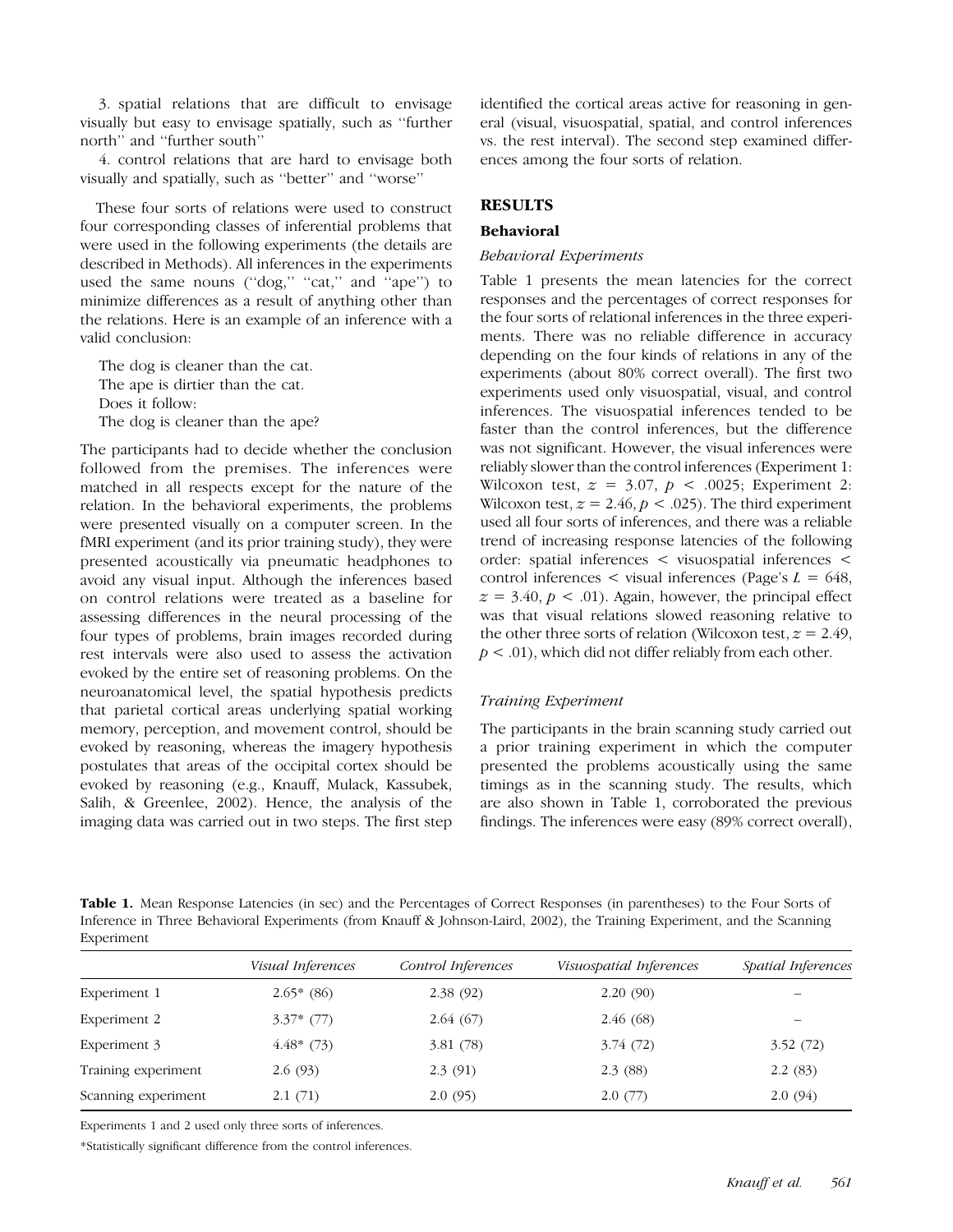|                                      |                        |               | Talairach Coordinates <sup>a</sup> |              |                  |
|--------------------------------------|------------------------|---------------|------------------------------------|--------------|------------------|
| Location                             | $z$ Score <sup>a</sup> | Size (Voxels) | $\mathcal{X}% _{0}$                | $\mathcal Y$ | $\boldsymbol{z}$ |
| Visuospatial versus Rest Interval    |                        |               |                                    |              |                  |
| Parietal                             |                        |               |                                    |              |                  |
| Left superior parietal gyrus (BA 7)  | 4.80                   | 59***         | $-21$                              | $-61$        | 56               |
| Right superior parietal gyrus (BA 7) | 5.36                   | $24***$       | 27                                 | $-56$        | 55               |
| Temporal                             |                        |               |                                    |              |                  |
| Left middle temporal gyrus (BA 21)   | 6.96                   | $64***$       | $-62$                              | $-32$        | $\overline{2}$   |
| Frontal                              |                        |               |                                    |              |                  |
| Left middle frontal gyrus (BA 11)    | 4.81                   | 35***         | $-45$                              | 34           | $-14$            |
| Visual versus rest interval          |                        |               |                                    |              |                  |
| Parietal                             |                        |               |                                    |              |                  |
| Right superior parietal gyrus (BA 7) | 4.95                   | $14^{\rm b}$  | 27                                 | $-56$        | 55               |
| Temporal                             |                        |               |                                    |              |                  |
| Left middle temporal gyrus (BA 21)   | 5.65                   | 80***         | $-59$                              | $-12$        | $-7$             |
| Right middle temporal gyrus (BA 21)  | 4.25                   | $17*$         | 59                                 | $-6$         | $-5$             |
| Frontal                              |                        |               |                                    |              |                  |
| Left middle frontal gyrus (BA 11)    | 5.03                   | $29**$        | $-42$                              | 34           | $-14$            |
| Left middle frontal gyrus (BA 9)     | 4.95                   | $22**$        | $-50$                              | 25           | 26               |
| Right middle frontal gyrus (BA 6)    | 4.17                   | $15*$         | 30                                 | $-3$         | 50               |
| Spatial versus rest interval         |                        |               |                                    |              |                  |
| Parietal                             |                        |               |                                    |              |                  |
| Left precuneus (BA 7)                | 4.23                   | $17*$         | $-21$                              | $-58$        | 55               |
| Right precuneus (BA 7)               | 5.29                   | $23**$        | 24                                 | $-56$        | 53               |
| Temporal                             |                        |               |                                    |              |                  |
| Left middle temporal gyrus (BA 21)   | 4.79                   | 18***         | $-59$                              | $-29$        | $\mathbf{1}$     |
| Frontal                              |                        |               |                                    |              |                  |
| Left inferior frontal gyrus (BA 47)  | 4.70                   | $18*$         | $-48$                              | 40           | $-15$            |
| Control versus rest interval         |                        |               |                                    |              |                  |
| Parietal                             |                        |               |                                    |              |                  |
| Left precuneus (BA 7)                | 5.51                   | 58***         | $-18$                              | $-65$        | 47               |
| Right superior parietal gyrus (BA 7) | 4.29                   | $34***$       | 27                                 | $-52$        | 63               |
| Temporal                             |                        |               |                                    |              |                  |
| Left middle temporal gyrus (BA 21)   | 4.58                   | $67***$       | $-59$                              | $-9$         | -5               |

Table 2. Activation Clusters in Contrasts between the Images Acquired during the Four Sorts of Inferences and Those Acquired during the Rest Intervals

<sup>a</sup>Location, z score, and Talairach coordinates refer to the peak voxel of the cluster. The correspondence of this voxel to BA is established only when applicable. This localization can be made only at the level of the whole cluster.

<sup>b</sup>This cluster was added to the table, although it is one voxel below the threshold for significance at the cluster level ( $p = .056$ ). Note that precisely this area is active in the conjunction analysis presented in Table 3.

 $*p$  < .05, corrected for multiple comparisons across the whole brain.

 $*p$  < .01, corrected for multiple comparisons across the whole brain.

\*\*\*p < .001, corrected for multiple comparisons across the whole brain.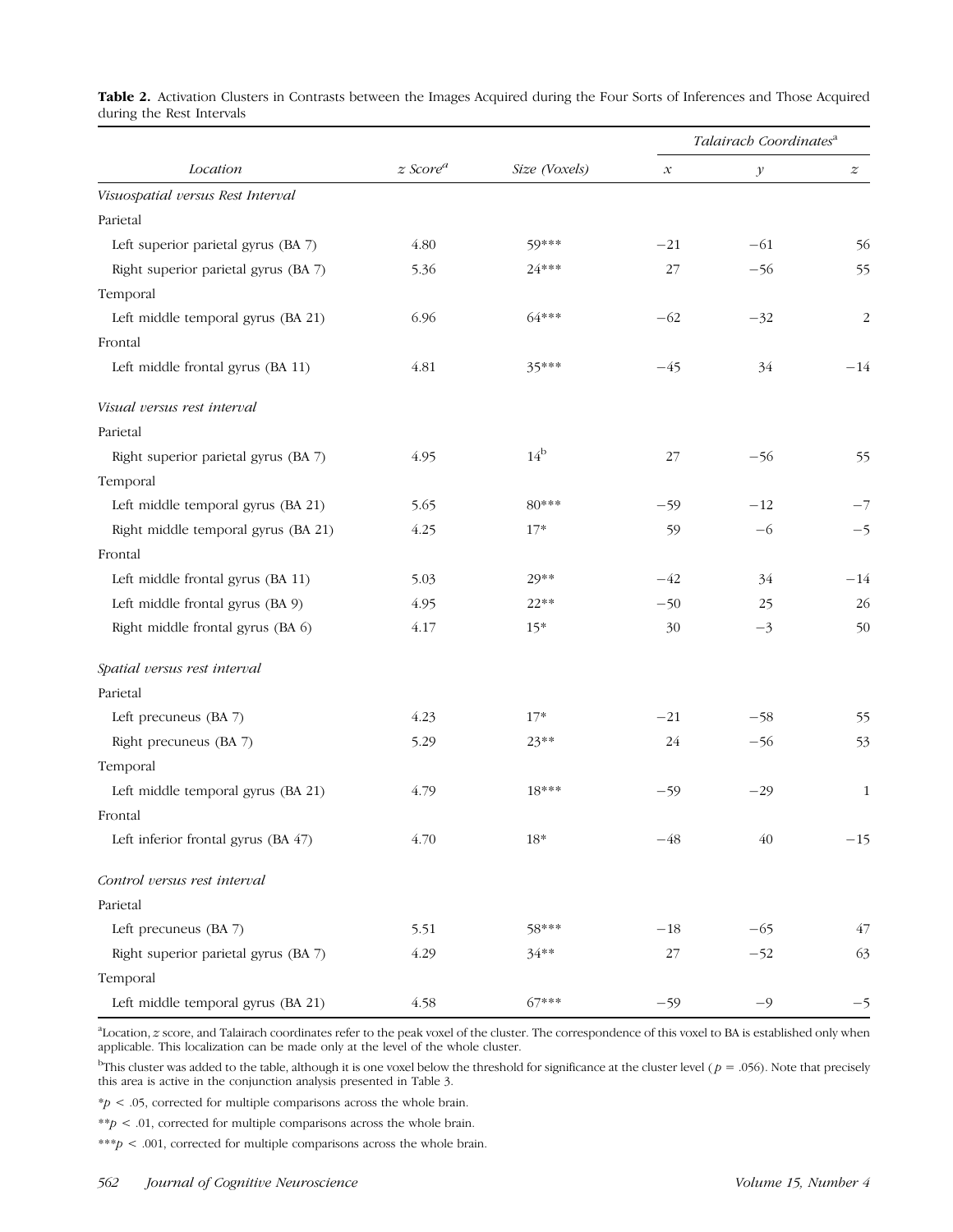and there was no significant difference in accuracy across the four sorts of problems. There was also no significant difference between accepting valid conclusions (87% correct) and rejecting invalid conclusions (90% correct), and so we pooled the results from the two conditions. The visual inferences were slower than the control inferences, whereas the visuospatial and spatial inferences did not differ from the control problems. However, owing to the small number of participants, none of the differences were significant (Friedman nonparametric analysis of variance,  $F = .23$ ,  $p = .97$ ; this test assesses differences in a within-subjects design, see Siegel & Castellan, 1988).

#### Imaging Experiment

Table 1 presents the percentages of correct responses and their mean latencies in the imaging experiment. The participants' accuracy was in the same range (84% correct overall) as in the previous behavioral experiments. However, the response latencies showed the same pattern as before: Correct responses had a tendency to be slower for the visual problems than for the other sorts of problems, though the difference was not statistically significant (Friedman analysis of variance,  $F = 4.64, p = .20$ .

#### Brain Imaging

Table 2 summarizes the results of the comparisons of brain activation during the four sorts of inference and during the rest intervals. In comparison with the rest intervals, each of the four sorts of inference activated the left middle temporal gyrus corresponding to Brodmann's area (BA) 21 and portions of the right parietal cortex (superior gyrus or precuneus; BA 7). The visuospatial, spatial, and control inferences also activated similar areas: left superior parietal gyrus or precuneus (BA 7). The visuospatial and visual inferences additionally activated areas of the middle frontal gyrus (BA 11), while the spatial inferences also activated the left inferior frontal gyrus (BA 47). Apart from BA 11, however, the visual inferences distinctly activated quite different regions: left and right middle frontal gyrus (BA 9 and 6).

In the light of these patterns of activation, we calculated an additional contrast that directly examined the overlap in the activation patterns from the four sorts of inferences. This contrast displays the areas active during all four sorts of inferences, but it does not display any areas that yield a significant activation for only one of the four types of inference (see Methods for a description of the procedure). Table 3 and Figure 1 present the active areas in this contrast. As the single contrasts already suggested, all four sorts of inference led to activity in the

Table 3. Activation Clusters in a Contrast between the Images Acquired during All Four Sorts of Inference and Those Acquired during the Rest Intervals

|                                      |         |               | Talairach Coordinates |               |                  |
|--------------------------------------|---------|---------------|-----------------------|---------------|------------------|
| Location                             | z Score | Size (Voxels) | $\mathcal{X}$         | $\mathcal{Y}$ | $\boldsymbol{z}$ |
| All inferences versus rest interval  |         |               |                       |               |                  |
| Parietal                             |         |               |                       |               |                  |
| Left precuneus $(BA 7)$              | 6.00    | $25***$       | $-18$                 | $-58$         | 55               |
| Right precuneus (BA 7)               | 4.72    | $16*$         | 15                    | $-65$         | 45               |
| Right superior parietal gyrus (BA 7) | 6.59    | $41***$       | 27                    | $-56$         | 55               |
| Temporal                             |         |               |                       |               |                  |
| Left middle temporal gyrus (BA 21)   | 7.40    | $46***$       | $-59$                 | $-32$         | 2                |
| Right middle temporal gyrus (BA 21)  | 5.16    | $25***$       | 65                    | $-15$         | $-2$             |
| Left superior temporal gyrus (BA 38) | 4.57    | $15*$         | $-54$                 | 14            | $-21$            |
| Frontal                              |         |               |                       |               |                  |
| Left middle frontal gyrus (BA 46)    | 5.59    | $19*$         | $-51$                 | 25            | 24               |
| Left inferior frontal gyrus (BA 47)  | 5.16    | $27**$        | $-48$                 | 43            | $-15$            |
| Right middle frontal gyrus (BA 6)    | 4.69    | $15*$         | 30                    | $-1$          | 47               |

The clusters were masked inclusively by the comparisons: visuospatial-versus-rest, visual-versus-rest, spatial-versus-rest, and control-versus-rest intervals.

 $*p$  < .05, corrected for multiple comparisons across the whole brain.

 $**p < .01$ , corrected for multiple comparisons across the whole brain.

\*\*\* $p$  < .001, corrected for multiple comparisons across the whole brain.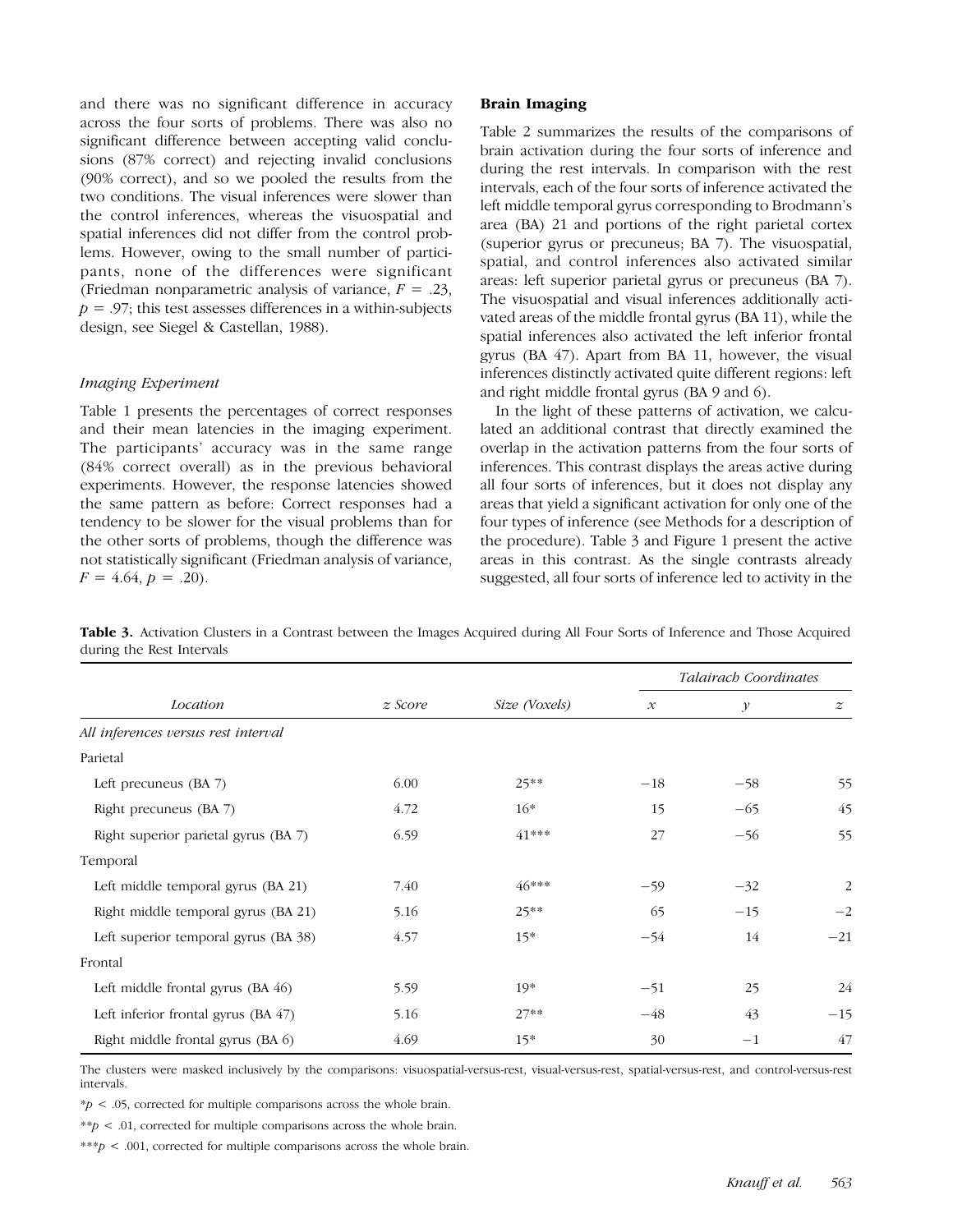

Figure 1. Reasoning with all four sorts of relation activated bilateral parietal cortex. The figure shows the SPM(Z)s of the activation common to contrasts between the four relations and the rest interval. In the left-hand pictures, the  $z$  values were transferred to an arbitrary gray scale, and projected onto sagittal, coronal, and transverse sections of a standard brain template. In the right-hand pictures, the z values were plotted according to the color scale given right of each transverse section  $(L = left$  hemisphere;  $R = right$  hemisphere;  $A =$  anterior end;  $P =$  posterior end). Crosshairs are positioned in the local peak voxel for the respective contrast and brain area (see Table 3 for other activations). All clusters are significant at  $p < .05$  (cluster-level inference) corrected for multiple comparisons across the whole brain.

bilateral precuneus (BA 7), right superior parietal gyrus (BA 7), bilateral middle temporal gyrus (BA 21), left superior temporal gyrus (BA 38), left inferior and middle frontal gyri (BA 47, 46) corresponding to dorsolateral prefrontal cortex (DLPFC), and middle frontal gyrus (BA 6) corresponding to premotor cortex. Owing to the increased statistical power of this contrast, these clusters were larger and had higher z values than those in the single contrasts.

The main aim of the brain imaging study was to determine whether the four sorts of reasoning problems activated different regions of the brain. The control inferences were identical to the other inferences in all respects except that the relations in them are neither easy to visualize nor easy to envisage spatially. Hence, we used them as a baseline in separate contrasts with each of the three other types of inference: visuospatial, spatial, and visual. Table 4 summarizes the results. There were no reliable differences in activation between the control inferences and the visuospatial and spatial inferences. However, in comparison to the control inferences, the visual inferences led to additional activation in an area that covers parts of the visual association cortex corresponding to V2 (BA 18) and the precuneus (BA 31). To determine the location of the activation more precisely, we counted the exact number of voxels falling into each of these areas: 11 of the 33 active voxels were in BA 18, 17 were in BA 31, and the remainder were in BA 17. Surprisingly, this contrast also revealed increased activation in the insula (BA 13).

#### DISCUSSION

We used behavioral and imaging experiments to examine the cognitive and neural processes underlying reasoning based on various sorts of relations. In what

| <b>Table 4.</b> Activation Clusters in Contrasts between the Control |  |
|----------------------------------------------------------------------|--|
| Inferences and the Three Other Sorts of Inference                    |  |

|                                  | z    | Size           | Talairach Coordinates |              |    |  |
|----------------------------------|------|----------------|-----------------------|--------------|----|--|
| Location                         |      | Score (Voxels) | $\mathcal{X}$         | $\mathcal V$ | z  |  |
| Visual versus control inferences |      |                |                       |              |    |  |
| Occipito-parietal                |      |                |                       |              |    |  |
| Right precuneus<br>(BA 18/31)    | 4.45 | $33**$         | 12                    | $-72$        | 26 |  |
| Sublobar                         |      |                |                       |              |    |  |
| Left insula<br>(BA 13)           | 4.68 | $17*$          | $-30$                 | $-31$        | 21 |  |

#### Spatial versus control inferences

No additional activity measured

#### Visuospatial versus control inferences

No additional activity measured

 $*p < .05$ , corrected for multiple comparisons across the whole brain.  $*p$  < .01, corrected for multiple comparisons across the whole brain.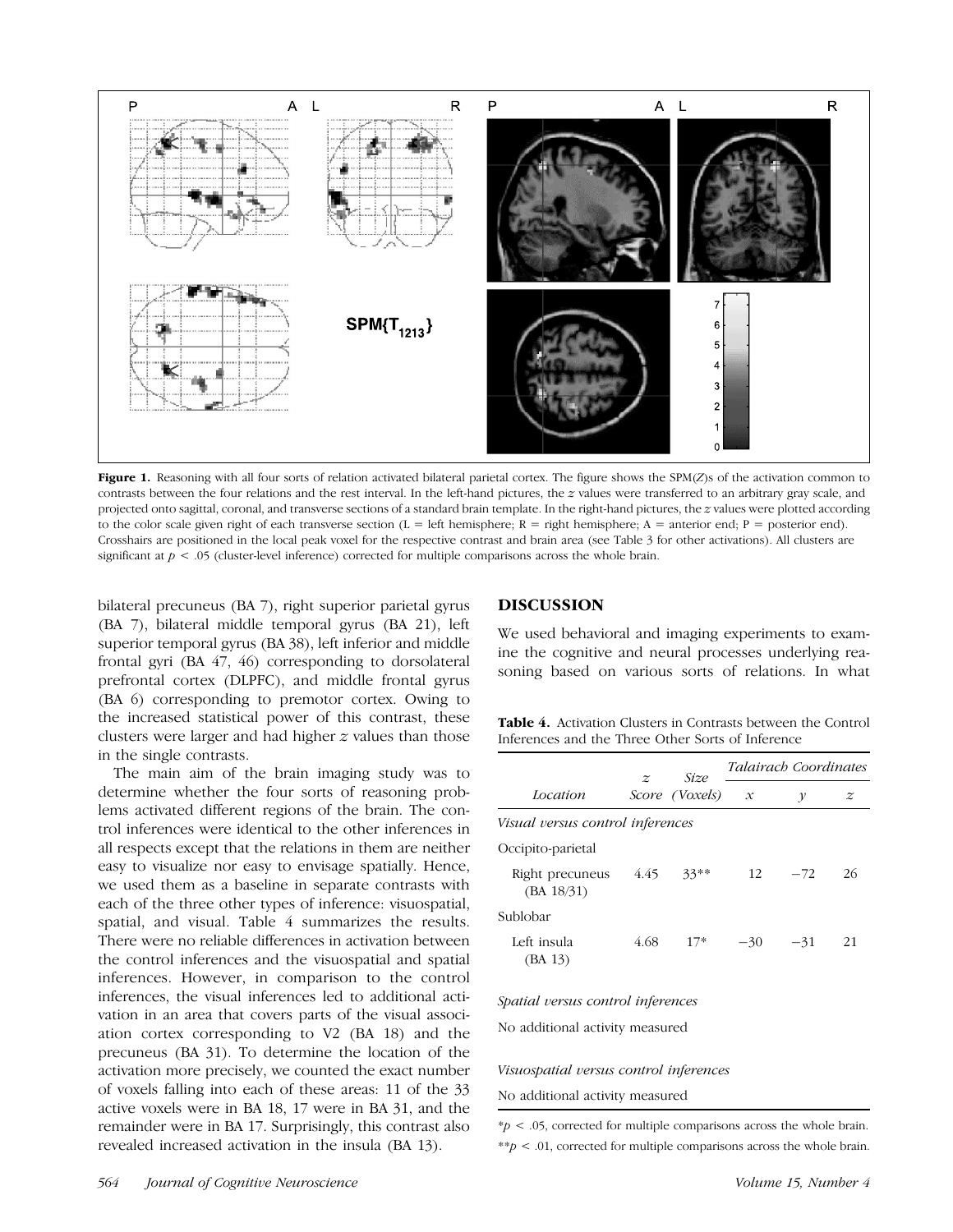

Figure 2. Reasoning about visual relations, that is, those that are easy to visualize but hard to envisage spatially, additionally activated areas in the secondary visual cortex corresponding to V2. The figure shows the SPM(Z)s of the activation from the contrast between visual problems and control problems. In the left-hand pictures, all z values were transferred to an arbitrary gray scale, and projected onto sagittal, coronal, and transverse sections of a standard brain template. In the right-hand pictures,  $z$  values are plotted according to the color scale given right of each transverse section ( $L =$ left hemisphere;  $R =$  right hemisphere;  $A =$  anterior end;  $P =$  posterior end). Crosshairs are positioned in the local peak voxel for the respective contrast and brain area. All clusters are significant at  $p < .05$  (cluster-level inference) corrected for multiple comparisons across the whole brain.

follows, we sketch how the behavioral findings resolve the inconsistency in the previous literature about whether imageability enhances reasoning. We then use the brain imaging data to elucidate the nature of mental representations. Finally, we draw some conclusions about mental imagery, deductive reasoning, and working memory.

The experiments yielded a striking result contrary to the orthodox hypothesis that visual images facilitate reasoning. In fact, they impeded reasoning. They slowed it down in comparison with the other sorts of relations: visuospatial, spatial, and control relations, which tend not to differ reliably in the time that they require for reasoning. The most plausible explanation for this pattern of results is that reasoning is normally based on spatial or abstract mental models. Visual relations, however, spontaneously elicit imagery that is not pertinent to reasoning, and it accordingly takes longer to recover a representation appropriate for reasoning. It is conceivable that all reasoning is based on spatial models, which are pressed into service even for nonspatial relations. It follows from this hypothesis that spatial relations should be dealt with fastest of all. Experiment 3 and the training experiment both showed a trend in this direction (see Table 1), but it is hardly robust.

Previous studies of imagery and reasoning have led to inconsistent results. But, as we argued in the Introduction, these studies have overlooked the distinction between visual and spatial representations. Indeed, the studies that produced a facilitating effect of ''imagery'' tended to use materials that were easy to represent spatially, whereas the studies that found no such effect tended to use materials that evoked visual imagery (for details, see Knauff & Johnson-Laird, 2002).

Our brain imaging data provide more evidence for a distinction between visual and spatial representations in reasoning. Our first discovery was that reasoning in general evoked activity in the superior parietal cortex and the precuneus. The parietal cortex is supposed to play a major role in spatial processing and in the integration of sensory information from all modalities into egocentric spatial representations (Xing & Andersen, 2000; Bushara et al., 1999; Andersen, 1997; Andersen, Snyder, Bradley, & Xing, 1997; Colby & Duhamel, 1996; Kolb & Wishaw, 1996). Activation in this area is also interpreted as indicating the use of spatial working memory (Oliveri et al., 2001; Postle, Berger, & D'Esposito, 1999; Smith & Jonides, 1998; Baker, Frith, Frackowiak, & Dolan, 1996). A recent model of the functional network underlying spatial cognition, primarily in navigation, treats parieto-occipital regions as implicated in computing head-centered representations to produce spatial representations of the environment that are held in the precuneus (Burgess, Maguire, Spiers, & O'Keefe, 2001; Maguire, 2001). Previous brain imaging studies of reasoning have similarly implied that parietal cortex plays a key role in reasoning based on mental models, because of their abstract spatial nature (see Knauff et al., 2002; Goel & Dolan, 2001; but cf. Goel, Gold, Kapur, & Houle, 1998).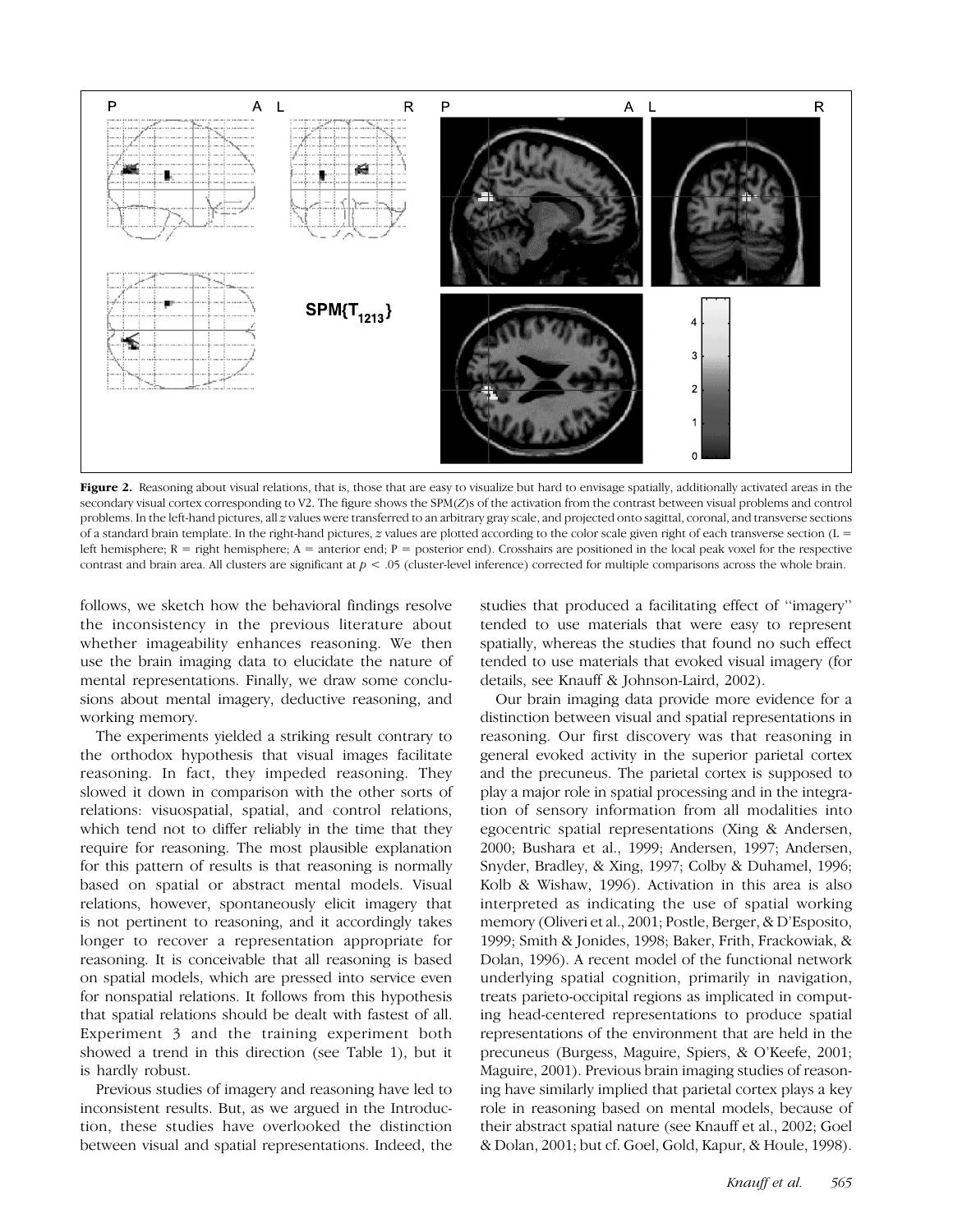Our second discovery was that only reasoning based on visual relations evoked additional activity in visual association cortex, V2 (see also the results from a previous fMRI study of visual imagery conducted by our group: Knauff, Kassubek, Mulack, Greenlee, 2000). This region of occipital cortex seems likely to play a key role in visual imagery. It is consistently activated when participants have to visualize objects based on verbal descriptions or previous experience (e.g., Kosslyn et al., 1999; D'Esposito et al., 1997; Kosslyn, Thompson, & Alpert, 1997; Kosslyn, Thompson, Kim, & Alpert, 1995; Mellet, Tzourio, Denis, & Mazoyer, 1995; Mellet et al., 1996; Roland & Gulyás, 1995). Lesions in this region have a devastating effect on the ability to form visual mental images (e.g., Ishai, Ungerleider, Martin, & Haxby, 2000; Farah, 1995).

The contrast between problems based on visual relations and the rest intervals failed to show activation of secondary visual cortex. This failure appears to weaken our interpretation of the results. However, the lack of such activation may merely reflect the inappropriate use of rest intervals as a subtractive baseline in brain imaging studies. Several recent studies have underlined this point, because they have shown that rest intervals yield considerable neuronal activity in regions underlying working memory (Gusnard, Raichle, & Raichle, 2001; Mazoyer et al., 2001; Newman, Twieg, & Carpenter, 2001). This activity may be a default mode of brain functioning or a peaking of task-irrelevant thoughts in the breaks between experimental problems. Hence, the lack of activity in visual cortex in this contrast may merely indicate that the participants engaged in thoughts recruiting visual imagery during the rest intervals. It is accordingly crucial to use at least one other baseline that matches the experimental problems in everything except the cognitive process of interest. Another reason for the lack of activation in the contrast with rest intervals might be the fixation cross that was displayed throughout the entire experiment to minimize eye movements (see Methods). Possibly, this visual input was more strongly attended to during the rest interval, thus covering other neural activities in the contrast of visual problems and the rest interval.

One interpretation of our results is that they reflect the well-known distinction between the ''what'' and the ''where'' pathways in visual processing and working memory. This distinction has been supported by neuroimaging studies of transformation tasks such as mental rotation (e.g., Barnes et al., 2000; Belger et al., 1998; Alivisatos & Petrides, 1997; Cohen et al., 1996; Newcombe et al., 1987; Ungerleider & Mishkin, 1982; Ungerleider, Courtney, & Haxby, 1998). It is also consistent with Kosslyn's hypothesis that mental imagery relies on two different sorts of processes—one visual and one spatial (e.g., Kosslyn, 1994).

Our own interpretation of the results is that they reflect two different sorts of mental representation. Vision yields

a series of representations: Early processes construct images, that is, 2-D representations of intensities, textures, groupings, and so forth, but later vision yields a 3-D model of what is where (Marr, 1982). The phenomena of visual imagery sometimes depend on the manipulations of 2-D images, but sometimes on the manipulation of 3-D models. The time taken to judge whether two pictures are of the same object increases linearly with the angular difference between the orientations of the object in the two pictures (Shepard & Metzler, 1971). This result holds for rotations in the picture plane, but it also holds for rotations in depth. As Metzler and Shepard (1982, p. 45) wrote: ''These results seem to be consistent with the notion that ... subjects were performing their mental operations upon internal representations that were more analogous to three-dimensional objects portrayed in the two-dimensional pictures than to the two-dimensional pictures actually presented.'' In other words, the participants were rotating models, not images. Models that may be spatial in form ( Johnson-Laird, 1998; Kosslyn, 1994, p. 324) appear to underlie all sorts of reasoning, but the contents of an inference may also invoke visual images that are not essential to the process of reasoning and can impede the process. In a reasoning task, individuals develop facility in constructing mental models from all sorts of relations. Such models will be spatial in form for visuospatial and spatial relations, and, as long-standing evidence suggests, control relations are also likely to elicit spatial models (see, e.g., Johnson-Laird, 1998; De Soto et al., 1965). However, in the case of visual relations, such as ''The dog is dirtier than the cat,'' reasoners cannot suppress a spontaneous visual image of the appearance of the animals: They are both dirty. Its construction calls for additional activity in visual association cortex. It retards the construction of a mental model that represents the relative degrees of dirtiness, and this model is essential for the inferential process. Hence, the construction of the image slows the process of reasoning.

Is there an alternative explanation for our results? An obvious alternative is that there is some other aspect of the four kinds of relations that distinguishes between the visual relations and the remaining relations, apart from the tendency of the visual relations to elicit images. Number of syllables, syntactic structure, and frequency of usage, all fail to yield the appropriate distinction in both English and German. Another possibility is that some differences in meaning between the various sorts of relations and in their retrieval from long-term memory somehow account for the phenomena. However, as previous studies of such effects have implicated, not visual cortex, but medio-temporal structures, such as the hippocampal formation (see Gabrieli, 1998; Squire & Zola, 1996), and areas in prefrontal and anterior cingulate cortices (Tulving & Craik, 2000) are activated by retrieval from long-term memory. Another possibility is that the relations differ in their discriminability. It may be harder to discriminate between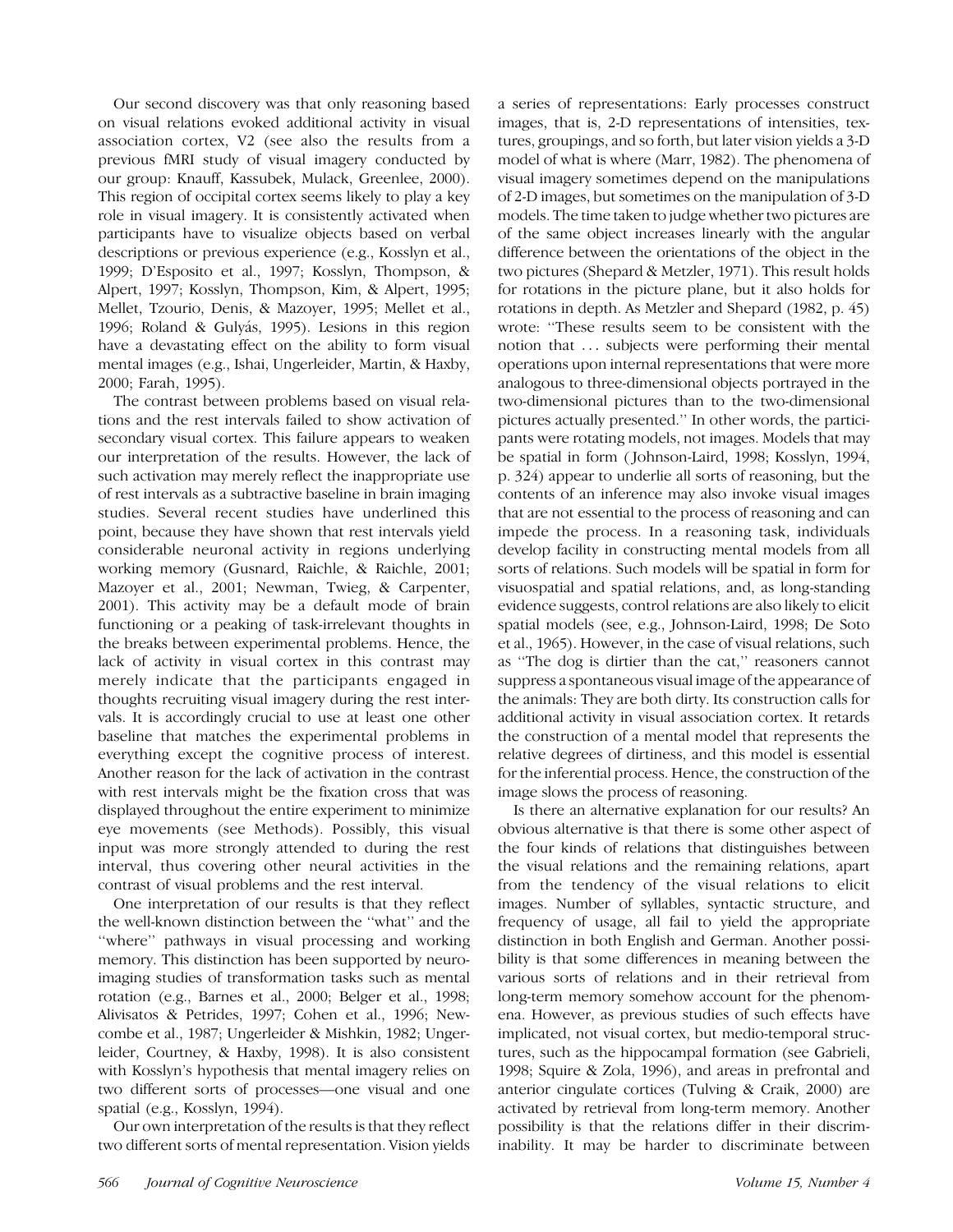entities related, say, according to how clean they are, than between entities related according to how smart they are. This hypothesis seems improbable because it is again unable to explain the differences in activity in secondary visual cortex.

Our results have implications for other theories of reasoning and of the role of working memory. A major alternative to the model theory is that reasoners rely on formal rules of inference akin to those of formal logic, and that inference is a process of proof in which the rules are applied to mental sentences (e.g., Braine & O'Brien, 1998; Rips, 1994; but cf. Stenning & Oberlander, 1995). The formal rules govern sentential connectives such as ''if'' and quantifiers such as ''any,'' and they can account for relational inferences when they are supplemented with axioms governing transitivity such as: For any x, y, and z, if x is taller than y and y is taller than  $z$ , then  $x$  is taller than  $z$ . The formal rule theories accordingly imply that reasoning is a linguistic and syntactic process, and so it should depend on regions in left hemisphere. The model theory, however, postulates that a major component of reasoning is not verbal, and so ''the theory predicts that the right cerebral hemisphere should play a significant role in reasoning'' ( Johnson-Laird, 1995, p. 1005). Wharton and Grafman (1998) have argued that the effects of brain damage on reasoning corroborate formal rule theories and run counter to the model theory. However, our results, in common with other studies (e.g., Kroger, Cohen, & Johnson-Laird, submitted), cast doubt on this analysis. Linguistic areas underlie the comprehension of the premises. Reasoning itself, as the model theory predicts, also implicates parietal regions thought to mediate spatial representations, including regions in right hemisphere. Such activity is inexplicable according to formal rule theories of reasoning.

Reasoning yields activity in DLPFC, pointing to additional executive processes in working memory (Duncan & Owen, 2000; Cohen, Botvinick, & Carter, 2000; Carter, Botvinick, & Cohen, 1999; Smith & Jonides, 1999; Bush et al., 1998). Petrides (1995, p. 85) argues that this region is typically implicated ''when several pieces of information in working memory need to be monitored and manipulated.'' This view has its supporters (see D'Esposito, 2001; Owen, 2000; Petrides, 2000; D'Esposito et al., 1998) and its critics (Levy & Goldman-Rakic, 2000; Mecklinger, Bosch, Gruenewald, Bentin, & von Cramon, 2000; Courtney, Ungerleider, Keil, & Haxby, 1996). A related possibility is that the region underlies the integration of multiple relations. Waltz et al. (1999) showed that patients with damage to prefrontal cortex were strongly impaired in any sort of reasoning calling for the integration of relations, whereas they performed normally in episodic and semantic memory tasks. It seems reasonable to conclude that activation in this region reflects the manipulation or integration of mental representations.

#### Conclusions

The cortical activity evoked by relational reasoning depends on the nature of the relations. Visual relations, such as ''cleaner'' or ''dirtier than,'' evoke visual images, whereas other relations do not. All relations, however, lead to the construction of models that underlie the inferential process. These models are spatial in form for spatial relations, such as ''north'' or ''south of,'' and for visuospatial relations, such as ''above'' or ''below.'' They may also be spatial for control relations, such as "better" or "worse than." This view is consistent both with the finding that visual relations slow the process of reasoning and activate regions in secondary visual cortex, and with the finding that all relations activate regions in parietal cortex underlying spatial representations. The phenomena are consistent with the theory of mental models, but present difficulties for theories of reasoning based on formal rules of inference. A further corollary is that visual imagery is not a mere epiphenomenon playing no causal role in reasoning (e.g., Pylyshyn, 1981, in press). It can be a nuisance because it impedes reasoning.

# METHODS

## Norming Studies

Because they are essential for this article, we describe the gist of the studies carried out by Knauff and Johnson-Laird (2002). In the norming studies, we selected 15 pairs of relational terms (a relation and its converse) that might be instances of the different sorts of relation, including such pairs as: ''cleaner–dirtier,'' ''uglier–prettier," "heavier-lighter," and "smarter-dumber." We formed 30 assertions using these relations, such as ''The cat is above the dog'' and ''The cat is smarter than the dog.'' Ten student volunteers at Princeton University used two separate scales to rate the ease of forming visual images and the ease of envisaging spatial layouts for each of the assertions. The two scales had seven points, ranging from ''very easy'' to ''very difficult.'' The ratings reliably discriminated between the ease of envisaging images and spatial layouts, but they did not yield any spatial relations, that is, those that are easy to envisage spatially but not easy to visualize. We therefore carried out a second norming study using a different procedure. The participants rated each relation on a single bipolar seven-point scale, ranging from ease of evoking a ''visual image'' at one end of the scale to ease of evoking a ''spatial layout'' at the other end of the scale. The instructions stated that a visual image is a vivid representation that can include people, objects, colors, and shapes, and that it is similar to a real perception. They also stated that a spatial layout is more abstract and represents an arrangement in terms of a scale or array. We tested 20 students from Freiburg University with a set of 35 relations. This study was successful in identifying all four sorts of relations, including spatial relations.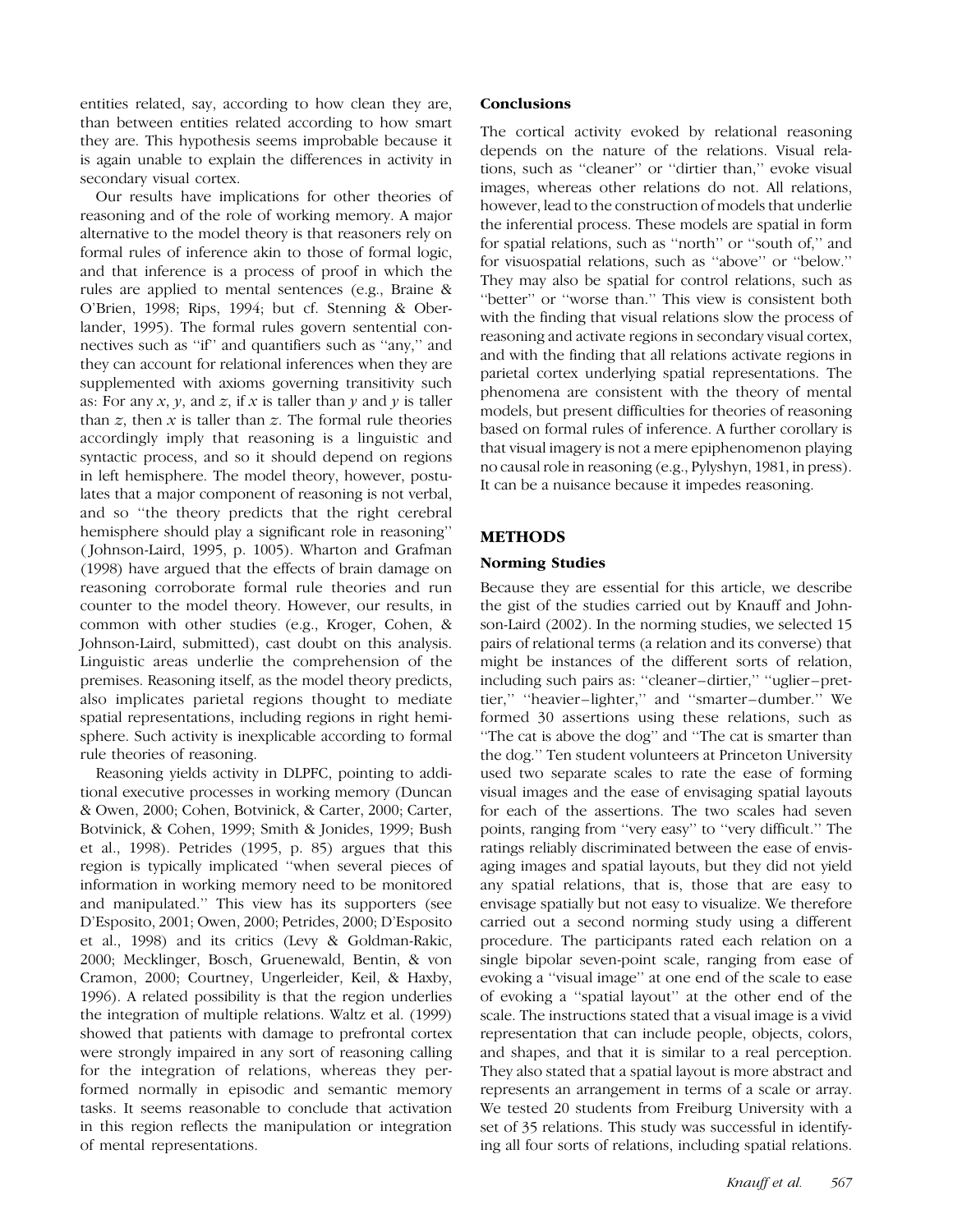We used the data from both studies to select four subsets of relational terms that fell into the categories defined in the Introduction: visual, visuospatial, spatial, and control relations. The relations used in the subsequent experiments and their ratings are presented in Table 5. The ratings for these relations differed significantly (Study 1: Friedman analysis of variance,  $F = 22.67$ ,  $p \lt 0.001$ ; Study 2: Friedman analysis of variance,  $F =$ 38.33,  $p < .001$ ).

### Behavioral Studies of Inference

In Experiment 1, 22 Princeton undergraduates acted as their own controls and evaluated eight inferences based on each of the three sorts of relations (visuospatial, visual, and control). The resulting 24 inferences were presented in a different random order to each participant. Half of the inferences were three-term series and half of them were four-term series. The relations in the inferences were those in Table 5. All inferences used the same nouns ("dog," "cat," "ape," and, for four-term inferences: ''bird''). Half the problems had valid conclusions and half had invalid conclusions.

The presentation of the premises was self-paced and followed the separate-stage paradigm introduced by

Table 5. Mean Ratings for Ease of Forming Visual Images and Spatial Layouts for the Relations Selected from Two Norming Studies for Further Experimental Investigation (Knauff & Johnson-Laird, 2002)

|                        |                   | Study 1            | Study $2$                |  |  |
|------------------------|-------------------|--------------------|--------------------------|--|--|
| Relational Terms       | Visual<br>Ratings | Spatial<br>Ratings | Single Bipolar<br>Rating |  |  |
| Visual relations       |                   |                    |                          |  |  |
| Cleaner-dirtier        | 5.1               | 1.6                | 2.1                      |  |  |
| Fatter-thinner         | 4.8               | 2.0                | 1.6                      |  |  |
| Control relations      |                   |                    |                          |  |  |
| Better-worse           | 2.1               | 1.1                | $-0.7$                   |  |  |
| Smarter-dumber         | 2.8               | 1.2                | $-0.7$                   |  |  |
| Visuospatial relations |                   |                    |                          |  |  |
| Above-below            | 5.3               | 5.4                | $-0.9$                   |  |  |
| Front-back             | 5.2               | 5.3                | $-0.8$                   |  |  |
| Spatial relations      |                   |                    |                          |  |  |
| North-south            |                   |                    | $-2.7$                   |  |  |
| Ancestor-descendant    |                   |                    | $-0.9$                   |  |  |

The scales in Study 1 ranged from 1 (''very difficult'') to 7 (''very easy''). The scales in Study 2 ranged from  $+3$  ("easy to form a visual image") through 0 to  $-3$  ("easy to form a spatial layout").

Potts and Scholz (1975). Each premise and putative conclusion was presented on a separate screen and participants proceeded from one to the next by pressing the spacebar. Premises were presented in black letters and conclusions in red letters. The participants were told to evaluate whether the conclusion followed necessarily from the premises. They made their response by pressing either a ''yes'' or a ''no'' key on the keyboard. To familiarize the participants with the procedure before the experiment, there were four practice trials using other relations from the initial rating study. The program recorded the reading times for each of the premises separately, and the response to the conclusion and its latency.

In Experiment 2, 20 Princeton undergraduates acted as their own controls and carried out a conditional reasoning task that used the three sorts of relations (visual, visuospatial, and control). The participants had to evaluate conditional inferences in the form of modus ponens, for example:

If the ape is smarter than the cat, then the cat is smarter than the dog. The ape is smarter than the cat. Does it follow: The ape is smarter than the dog?

In addition, however, the experiment manipulated the difficulty of the inferences by using converse relations. The easiest inferences were of the following form exemplified in the preceding example:

1: If aRb then bRc.

aRb.

Does it follow: aRc?

where aRb denotes a premise asserting that a transitive relation R, such as ''smarter than,'' holds between entities a and b. The difficulty of the inference was increased by using the converse relation  $R'$ , such as ''dumber than,'' in the following two sorts of inference:

2: If a Rb then  $cR'b$ .

aRb.

Does it follow: aRc?

 $3:$  If  $bR'a$  then bRc.

bR'a. Does it follow: aRc?

The hardest sort of inference used a converse relation in one of the premises and in the conclusion:

 $4:$  If  $bR'a$  then  $bRc$ .

bR'a.

Does it follow: cR'a?

The participants evaluated a valid and an invalid inference of the four sorts  $(1-4)$  for each of the three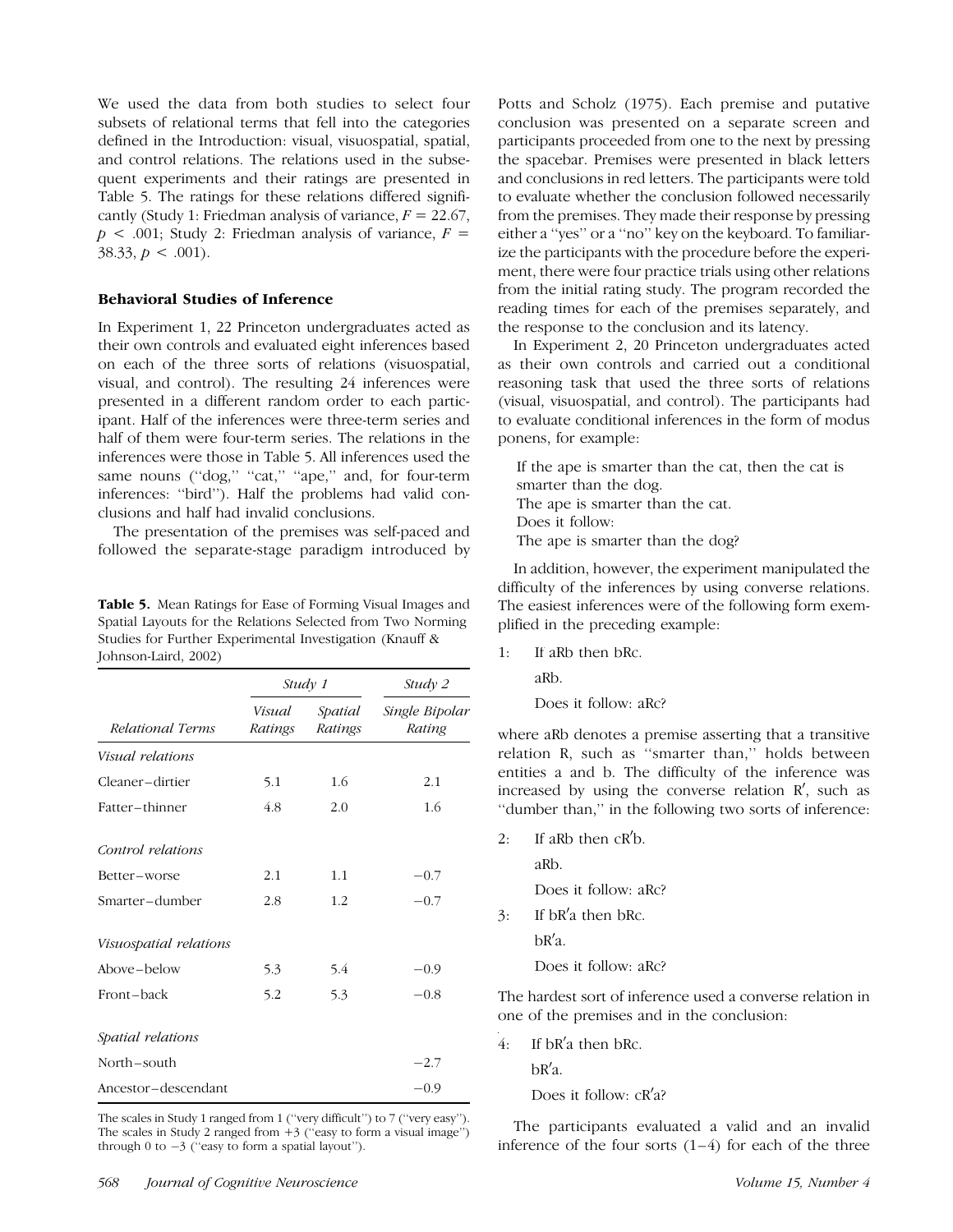sorts of relations (visual, visuospatial, and control), yielding a total of 24 inferences. The inferences were presented in a different random order to each participant. The procedure was identical to that of the first experiment, and there were four practice trials before the experiment proper.

In Experiment 3, 24 students of Freiburg University acted as their own controls and carried out 16 three- and 16 four-term series inferences that were identical in form to those in the first experiment. The inferences were based on four kinds of relations: spatial, visuospatial, visual, and control relations. The spatial relations were ''ancestor of'' and ''descendant of'' and ''further north'' and ''further south'' (all single words in German). There were two valid and two invalid inferences of each of the four sorts in both the three- and four-term series inferences (a total of 32 inferences). These inferences were presented in a different random order to each participant. The procedure was identical to that of the other experiments.

#### Imaging Study

#### Participants

We tested 12 male right-handed German native speakers between 21 and 35 years with normal or corrected-tonormal vision, normal hearing, and with no tendency to suffer from claustrophobia (mean age 23.7 years). These volunteers had no magnetic metal in their bodies, no history of neurological or psychiatric disorder, and no history of significant drug abuse. All of them gave their informed consent to take part in the study. As a result of uncorrectable head movements, one participant was excluded from the analysis.

#### Materials and Experimental Design

The materials were based on the previous behavioral studies (Knauff & Johnson-Laird, 2000, 2002). The participants acted as their own controls and evaluated eight inferences based on each of the four types of relation: visuospatial, visual, spatial, and control relations (see Table 5). All the inferences used the same nouns (''dog,'' "cat," and "ape") to minimize differences arising from the entities in the problems, for example:

The dog is cleaner than the cat. The ape is dirtier than the cat. Does it follow: The dog is cleaner than the ape?

The participants were told to evaluate whether the conclusion followed from the premises. In the example, ''cleaner'' and ''dirtier'' are used once in each premise, and ''cleaner'' occurs in the conclusion. But, in the experiment as a whole, each relation and its converse occurred equally often in each premise and in the conclusion.

The experiment used a blocked design in which each block contained two problems. The two problems in one block used two different relations of the same sort (visual, spatial, visuospatial, and control). Half of the problems were valid, and half were invalid. The allocation of problems to a block was made at random, and it remained constant throughout the experiment for all participants. The 32 problems were presented in four separate runs wherein each contained four blocks. In this way, we controlled for effects of learning and fatigue and for fluctuations in the scanner's sensitivity over runs. The order of blocks within each run for each participant was random.

In each block, two problems were presented one after the other. Between each sentence, there was a silent break of 5 sec during which scanning was carried out: The hemodynamic response was thus sampled in the absence of task-related auditory input. A rest interval of similar length was included between the blocks throughout the experiment. This rest interval differed from the silent breaks only because a small fixation cross was presented to minimize eye movements. The cross remained visible on the screen for the duration of the rest interval and through the presentation of each problem. The participants responded to the problems by pressing a ''yes'' or a ''no'' button during the response interval after the presentation of each conclusion. To prepare the participants for the start of the next problem, the cross on the screen disappeared one second before the end of the response interval and, where relevant, for one second before the end of the rest interval.

## Procedures and Scanning Techniques

Prior to the neuroimaging study, the participants completed a computerized training experiment using the identical conditions, problems, and times as in the neuroimaging experiment. Its aim was to reduce the effects of novelty or of the development of new strategies during scanning. After this training, the participants were given the instructions for the subsequent experiment, and they were placed in the scanner (1.5 T Siemens VISION). Their head position was fixed in the head coil, and a mirror system was placed on the coil so that they could see a projection screen mounted on the rear of the scanner bore. During the experiment, the fixation cross was projected onto this screen using a video beamer. The reasoning problems were presented over the headphones, and the participants responded to them by pressing two buttons of a MR-compatible response box with their right index and middle finger (the ''yes'' and ''no'' responses, respectively). The responses were recorded by the program, and the response times were automatically calculated from the presentation of the conclusion until the response. The presentation of each block of two problems was synchronized with the TTL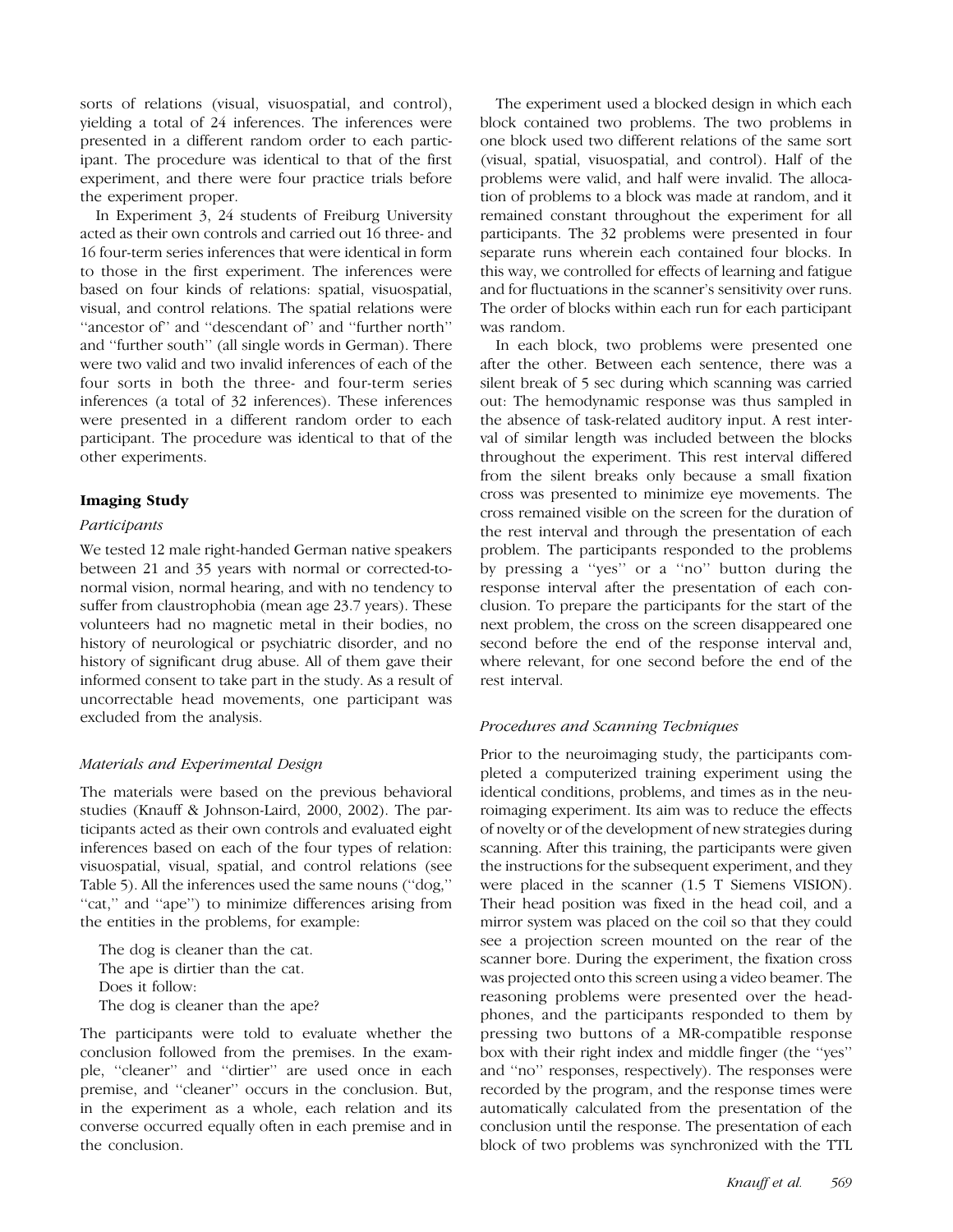pulse emitted by the scanner at the start of the collection of each functional image.

Functional images were collected in a gradientrecalled echo-planar imaging (EPI) sequence, allowing the sampling of 24 parallel slices effectively covering the whole brain (TR 10.2 sec, TE 66 msec, fatsat, FA 90°, FOV  $256 \times 256$  mm,  $2 \times 2$  mm in-plane resolution, 4-mm slice thickness). Two rest scans were collected in the beginning of each run in order for T1 effects to stabilize. These images were discarded from further analysis. At the end of the experiment, a functional EPI image was acquired with 40 slices and a sagittal T1-weighted magnetizationprepared rapid-acquisition gradient-echo (MP-RAGE) image of the entire brain (160 slices, TR 40 msec, TE 6 msec, FA  $40^{\circ}$ , FOV 256  $\times$  256 mm, voxel size  $1 \times 1 \times$ 1 mm). This image was used for coregistration and normalization during image preprocessing.

#### Data Analysis

All images were preprocessed and analyzed with the Statistical Parametric Mapping 99 software (SPM99). Functional and anatomical images were reoriented so that the anterior commisure corresponded to the origin of the 3-D standard coordinate system used in SPM99. All coordinates used to describe the results of the experiment corresponded to the system originally introduced by Talairach and Tournoux (1988). The functional images collected during a run were subsequently realigned and corrected for motion in the scanner with the two-step realignment procedure embedded in SPM99 (Friston, Williams, Howard, Frackowiak, & Turner, 1996). The translation and rotation corrections did not exceed 2.9 mm and  $2.5^{\circ}$  for any run. Each participant's anatomical image series was subsequently coregistered with the 40-slice EPI image volume collected at the end of the experiment (cf. Ashburner & Friston, 1997). The mean images of the runs and all other functional images were then coregistered with the 40-slice EPI image volume. The parameters for spatial normalization (Friston, Ashburner, et al., 1995) were determined from the anatomical image volumes collected from each participant, and they were applied to the participant's functional image volumes. A new set of normalized functional images was created for which the original spatial resolution of the EPI volumes was interpolated from  $2 \times 2 \times 4$  mm to an isotropic voxel size of  $3 \text{ mm}^3$ . The realigned normalized images were finally smoothed with a 6-mm full width half maximum Gaussian kernel.

The hemodynamic response to the experimental cycle was modeled with a fixed-response box-car function, which was convolved with the canonical hemodynamic response function to model the delayed onset, early peak, and late undershoot of the hemodynamic response (Veltman & Hutton, 2001). Low-frequency confounds were excluded from the model with a high-pass filter of twice the length of the experimental run. Variations in global signal intensity were not removed, because of the danger of producing spurious local changes in the direction opposite to any change in the global signal. For each experimental run, the function contained the appropriately placed models of the hemodynamic response to the four sorts of problems. The realignment parameters for each run were included in the model as covariates to correct for the effects of head movement on the hemodynamic response. In the special case of colinearity of realignment parameter sets (intercorrelation  $p > .80$ ), we included only the set showing lower correlations with the remaining four parameter sets.

The inferential task was complicated, it depended on many different cognitive processes, and the block design relied on an extended time scale. Hence, we expected activation differences for all contrasts to be widely spread rather than clearly focused. We therefore made analyses on all contrasts at the level of clusters (Poline, Holmes, Worsley, & Friston, 1997; Friston, Holmes, Poline, Price, & Frith, 1995). SPMs of all contrasts were kept at a threshold of  $z = 3.1$ , corresponding to  $p < .001$ , and we identified all clusters that were significant in terms of their size ( $p < .05$  corrected for multiple comparisons across the whole brain, resulting in a cluster size of 15 voxels).

For the more fine-grained second comparison described in Results, the four contrasts (visual, visuospatial, spatial, and control inferences vs. the rest interval) were examined with a form of conjunction analysis. For this purpose, a new contrast was specified between the images acquired during all experimental conditions and those acquired during the rest intervals. This contrast was inclusively masked with the contrast images calculated for the four single contrasts, which were initially held at a threshold of  $p = .05$  uncorrected for multiple comparisons. This analysis displayed only those voxels associated with significantly higher signal intensity during reasoning with all sorts of relation as compared to the rest intervals, and it did not display any voxels significant for reasoning with only one sort of relation. The analysis is not, strictly speaking, a conjunction analysis, for which an intersection  $SPM(T)$  is calculated for the single contrasts to perform statistical inference at the voxel level only (Friston, 1997).

#### Acknowledgments

The research was supported in part by grants from the Deutsche Forschungsgemeinschaft to MK (DFG; Grant Kn465/ 2-4) and by the National Science Foundation to PJ-L (Grant 0076287) to study strategies in reasoning. The authors are grateful to Emily Janus, Martin Schumacher, Joachim Spreer, Gerhard Strube, Juliane Wilcke, Wolfgang Zinke, for helpful discussions of the research. We also thank two anonymous reviewers for many useful comments on the manuscript.

Reprint requests should be sent to Markus Knauff, Institut für Kognitionsforschung, Universität Oldenburg, 26111 Oldenburg, Germany, or via e-mail: markus.knauff@uni-oldenburg.de.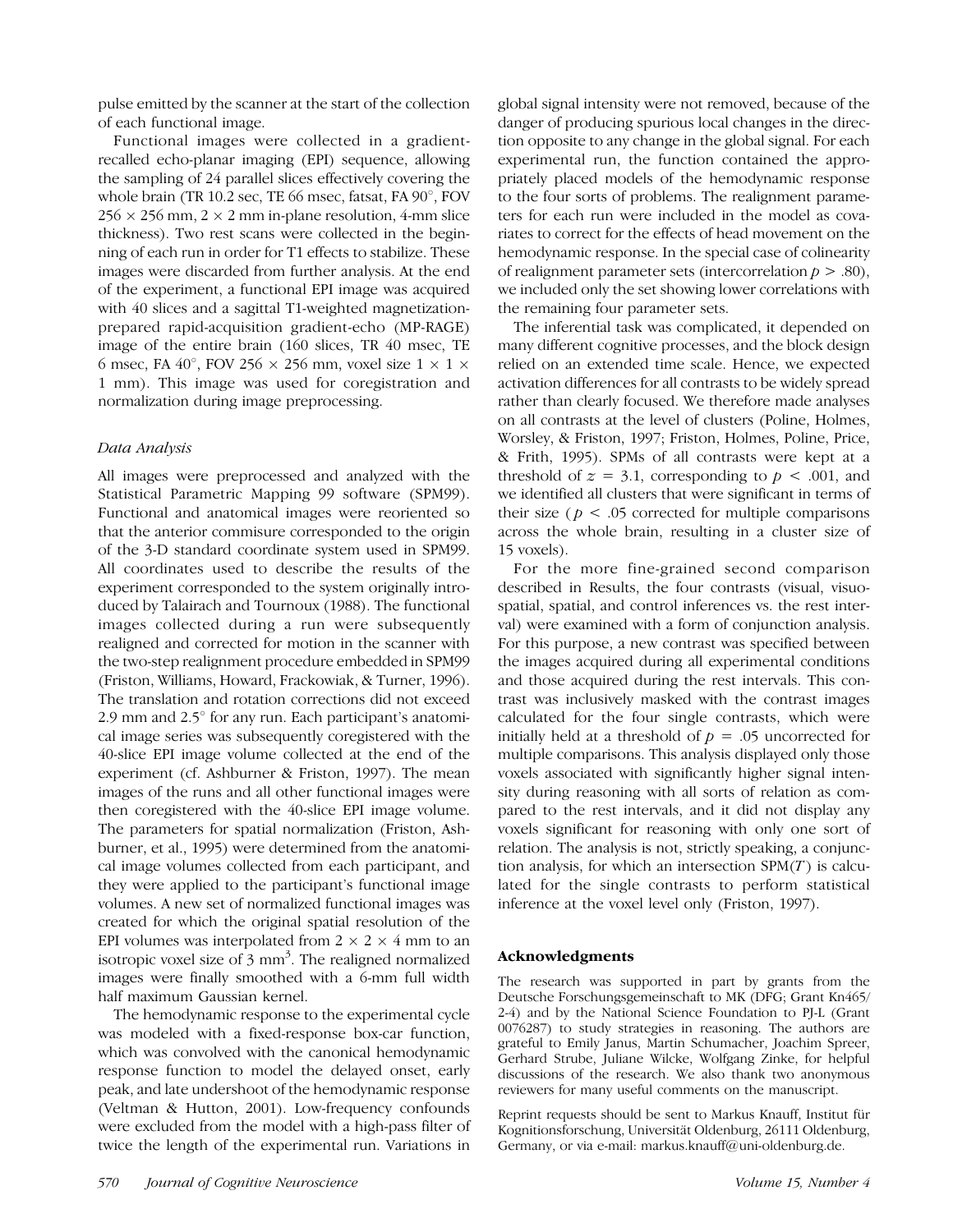The data reported in this experiment have been deposited in The fMRI Data Center (http://www.fmridc.org). The accession number is 2-2002-113BQ.

#### REFERENCES

- Alivisatos, B., & Petrides, M. (1997). Functional activation of the human brain during mental rotation. Neuropsychologia, 35, 111–118.
- Andersen, R. A. (1997). Multimodal integration for the representation of space in the posterior parietal cortex. Philosophical Transactions of the Royal Society of London, Series B: Biological Sciences, 352, 1421–1428.
- Andersen, R. A., Snyder, L. H., Bradley, D. C., & Xing, J. (1997). Multimodal representation of space in the posterior parietal cortex and its use in planning movements. Annual Review of Neuroscience, 20, 303–330.
- Ashburner, J., & Friston, K. J. (1997). The role of registration and spatial normalization in detecting activations in functional imaging. Clinical MRI/Developments in MR, 7, 26–28.
- Baker, S. C., Frith, C. D., Frackowiak, R. S. J., & Dolan, R. J. (1996). Active representation of shape and spatial location in man. Cerebral Cortex, 6, 612–619.
- Barnes, J., Howard, R. J., Senior, C., Brammer, M., Bullmore, E. T., Simmons, A., Woodruff, P., & David, A. S. (2000). Cortical activity during rotational and linear transformations. Neuropsychologia, 38, 1148–1156.
- Belger, A., Puce, A., Krystal, J. H., Gore, J. C., Goldman-Rakic, P., & McCarthy, G. (1998). Dissociation of mnemonic and perceptual processes during spatial and nonspatial working memory using fMRI. Human Brain Mapping, 6, 14-32.
- Block, N. (1981). Imagery. Cambridge: MIT Press.
- Braine, M. D. S., & O'Brien, D. P. (Eds.) (1998). Mental logic. Mahwah, NJ: Erlbaum.
- Burgess, N., Maguire, E. A., Spiers, H. J., & O'Keefe, J. (2001). A temporoparietal and prefrontal network for retrieving the spatial context of lifelike events. Neuroimage, 14, 439–453.
- Bush, G., Whalen, P. J., Rosen, B. R., Jenike, M. A., McInerney, S. C., & Rauch, S. L. (1998). The counting Stroop: An interference task specialized for functional neuroimagingvalidation study with functional MRI. Human Brain Mapping, 6, 270–282.
- Bushara, K. O., Weeks, R. A., Ishii, K., Catalan, M.-J., Tian, B., Rauschecker, J. P., & Hallett, M. (1999). Modality-specific frontal and parietal areas for auditory and visual spatial localization in humans. Nature Neuroscience, 2, 759–766.
- Carter, C. S., Botvinick, M. M., & Cohen, J. D. (1999). The contribution of the anterior cingulate cortex to executive processes in cognition. Reviews in Neuroscience, 10, 49–57.
- Clark, H. H. (1969). Linguistic processes in deductive reasoning. Psychological Review, 76, 387–404.
- Clement, C. A., & Falmagne, R. J. (1986). Logical reasoning, world knowledge, and mental imagery: Interconnections in cognitive processes. Memory and Cognition, 14, 299–307.
- Cohen, J. D., Botvinick, M., & Carter, C. S. (2000). Anterior cingulate and prefrontal cortex: Who's in control? Nature Neuroscience, 3, 421–423.
- Cohen, M. S., Kosslyn, S. M., Breiter, H. C., DiGirolamo, G. J., Thompson, W. L., Anderson, A. K., Bookheimer, S. Y., Rosen, B. R., & Belliveau, J. W. (1996). Changes in cortical activity during mental rotation: A mapping study using functional MRI. Brain, 119, 89–100.
- Colby, C. L., & Duhamel, J.-R. (1996). Spatial representations for action in parietal cortex. Cognitive Brain Research, 5, 105–115.
- Courtney, S. M., Ungerleider, L. G., Keil, K., & Haxby, J. V.

(1996). Object and spatial visual working memory activate separate neural systems in human cortex. Cerebral Cortex, 6, 39–49.

- D'Esposito, M. (2001). Functional neuroimaging of working memory. In R. Cabeza & A. Kingstone (Eds.), Handbook of functional neuroimaging of cognition (pp. 293-327). Cambridge: MIT Press.
- D'Esposito, M., Aguirre, G. K., Zarahn, E., Ballard, D., Shin, R. K., & Lease, J. (1998). Functional MRI studies of spatial and nonspatial working memory. Cognitive Brain Research, 7, 1–13.
- D'Esposito, M., Detre, J. A., Aguirre, G. K., Stallcup, M., Alsop, D. C., Tippet, L. J., & Farah, M. J. (1997). A functional MRI study of mental image generation. Neuropsychologia, 35, 725–730.
- De Soto, C. B., London, M., & Handel, M. S. (1965). Social reasoning and spatial paralogic. Journal of Personality and Social Psychology, 2, 513–521.
- Duncan, J., & Owen, A. M. (2000). Common regions of the human frontal lobe recruited by diverse cognitive demands. Trends in Cognitive Sciences, 23, 475–483.
- Evans, J. St. B. T., Newstead, S. E., & Byrne, R. M. J. (1993). Human reasoning. The psychology of deduction. Hove, UK: Erlbaum.
- Farah, M. J. (1995). The neural bases of mental imagery. In M. S. Gazzaniga (Ed.), The cognitive neurosciences ( pp. 963–975). Cambridge: MIT Press.
- Finke, R. A. (1989). Principles of mental imagery. Cambridge: MIT Press.
- Friston, K. J. (1997). Imaging cognitive anatomy. Trends in Cognitive Sciences, 1, 21–27.
- Friston, K. J., Ashburner, J., Frith, C. D., Poline, J.-B., Heather, J. D., & Frackowiak, R. S. J. (1995). Spatial registration and normalization of images. Human Brain Mapping, 2, 165–189.
- Friston, K. J., Holmes, A. P., Poline, J.-B., Price, C. J., & Frith, C. D. (1995). Detecting activations in PET and fMRI: Levels of inference and power. Neuroimage, 40, 223–235.
- Friston, K. J., Williams, S., Howard, R., Frackowiak, R. S. J., & Turner, R. (1996). Movement-related effects in fMRI time-series. Magnetic Resonance in Medicine, 35, 346–355.
- Gabrieli, J. D. (1998). Cognitive neuroscience of human memory. Annual Review of Psychology, 49, 87-115.
- Goel, V., & Dolan, R. J. (2001). Functional neuroanatomy of three-term relational reasoning. Neuropsychologia, 39, 901–909.
- Goel, V., Gold, B., Kapur, S., & Houle, S. (1998). Neuroanatomical correlates of human reasoning. Journal of Cognitive Neuroscience, 10, 293–302.
- Gusnard, D. A., Raichle, M. E., & Raichle, M. E. (2001). Searching for a baseline: Functional imaging and the resting human brain. Nature Review Neuroscience, 2, 685–694.
- Huttenlocher, J. (1968). Constructing spatial images: A strategy in reasoning. Psychological Review, 75, 550–560.
- Ishai, A., Ungerleider, L. G., Martin, A., & Haxby, J. V. (2000). The representation of objects in the human occipital and temporal cortex. Journal of Cognitive Neuroscience, 12, 35–51.
- Johnson, M. K., & Raye, C. L. (1981). Reality monitoring. Psychological Review, 88, 67–85.
- Johnson-Laird, P. N. (1972). The three-term series problem. Cognition, 1, 57–82.
- Johnson-Laird, P. N. (1995). Models in deductive thinking. In M. S. Gazzaniga (Ed.), The cognitive neurosciences ( pp. 999–1008). Cambridge: MIT Press.
- Johnson-Laird, P. N. (1998). Imagery, visualization, and thinking. In J. Hochberg (Ed.), Perception and cognition at century's end (pp. 441–467). San Diego, CA: Academic Press.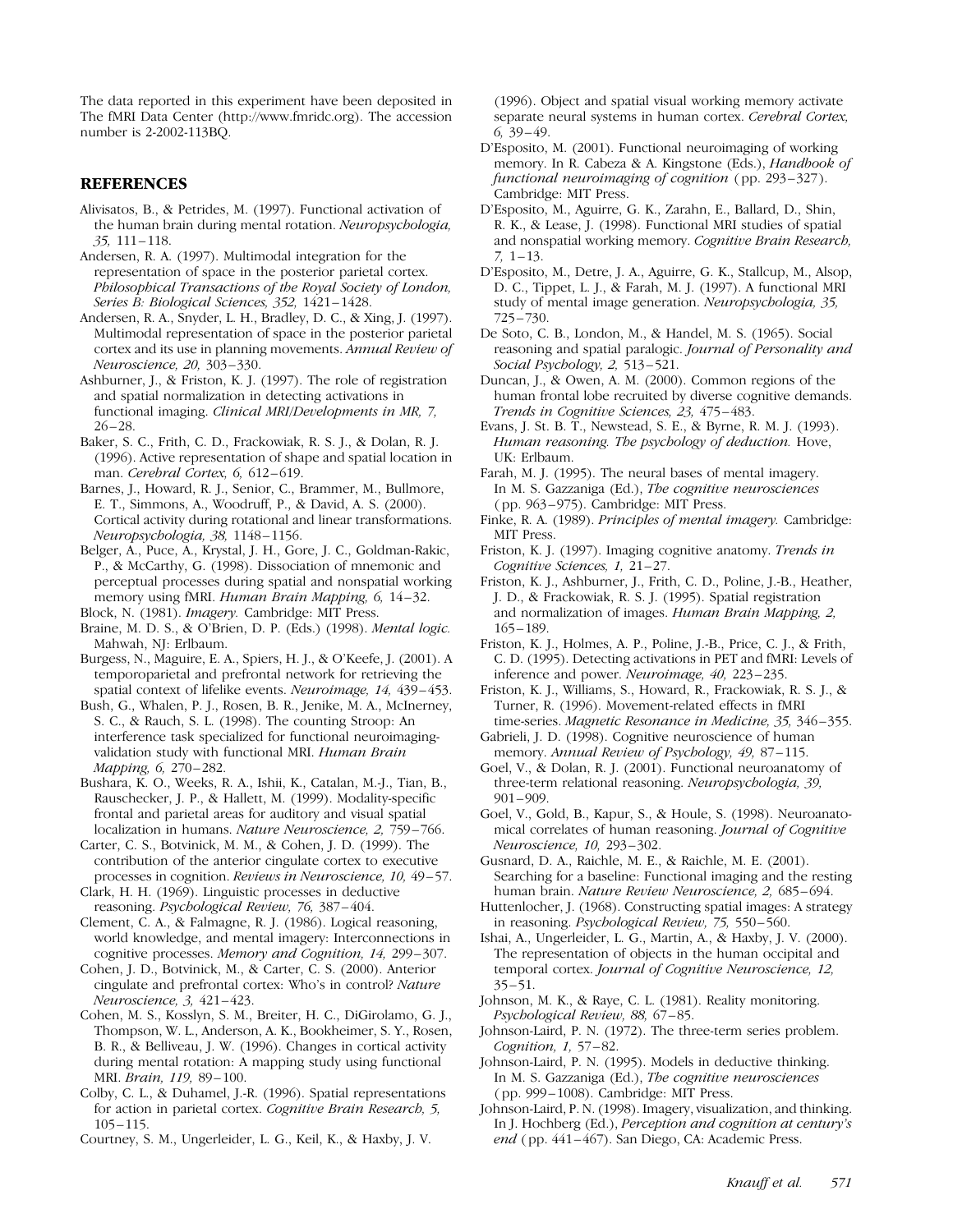Johnson-Laird, P. N., Byrne, R. M. J., & Tabossi, P. (1989). Reasoning by model: The case of multiple quantification. Psychological Review, 96, 658–673.

Knauff, M. (1999). The cognitive adequacy of Allen's interval calculus for qualitative spatial representation and reasoning. Spatial Cognition and Computation, 1, 261–290.

Knauff, M., & Johnson-Laird, P. N. (2000). Visual and spatial representations in spatial reasoning. In L. R. Gleitman & A. K. Joshi (Eds.), Proceedings of the Twenty-Second Annual Conference of the Cognitive Science Society ( pp. 759–765). Mahwah, NJ: Erlbaum.

Knauff, M., & Johnson-Laird, P. N. (2002). Visual imagery can impede reasoning. Memory and Cognition, 30, 363–371.

Knauff, M., Kassubek, J., Mulack, T., & Greenlee, M. W. (2000). Cortical activation evoked by visual mental imagery as measured by functional MRI. NeuroReport, 11, 3957–3962.

Knauff, M., Mulack, T., Kassubek, J., Salih, H. R., & Greenlee, M. W. (2002). Spatial imagery in deductive reasoning: A functional MRI study. Cognitive Brain Research, 13, 203–212.

Knauff, M., Rauh, R., Schlieder, C., & Strube, G. (1998). Mental models in spatial reasoning. In C. Freksa, C. Habel, & K. F. Wender (Eds.), Spatial cognition—an interdisciplinary approach to representation and processing of spatial knowledge ( pp. 267–291). Berlin: Springer-Verlag.

Kolb, B., & Wishaw, I. Q. (1996). Fundamentals in human neuropsychology (4th ed.). New York: Freeman.

Kosslyn, S. M. (1980). Image and mind. Cambridge: Harvard University Press.

Kosslyn, S. M. (1994). Image and brain. Cambridge: MIT Press.

Kosslyn, S. M., Pascual-Leone, A., Felician, O., Camposano, S., Keenan, J. P., Thompson, W. L., Ganis, G., Sukel, K. E., & Alpert, N. M. (1999). The role of area 17 in visual imagery: Convergent evidence from PET and rTMS. Science, 284, 167–170.

Kosslyn, S. M., Thompson, W. L., & Alpert, N. M. (1997). Neural systems shared by visual imagery and visual perception: A positron emission tomography study. Neuroimage, 6, 320–334.

Kosslyn, S. M., Thompson, W. L., Kim, I. J., & Alpert, N. M. (1995). Topographical representations of mental images in primary visual cortex. Nature, 378, 496–498.

Kroger, J., Cohen, J. D., & Johnson-Laird, P. N. (submitted). A double dissociation between logic and mathematics.

Landau, B., & Jackendoff, R. (1993). ''What'' and ''where'' in spatial language and spatial cognition. Behavioral and Brain Sciences, 16, 217–265.

Levy, R., & Goldman-Rakic, P. S. (2000). Segregation of working memory functions within the dorsolateral prefrontal cortex. Experimental Brain Research, 133, 23–32.

Logie, R. H. (1995). Visuo-spatial working memory. Hove, UK: Erlbaum.

Maguire, E. A. (2001). The retrosplenial contribution to human navigation: A review of lesion and neuroimaging findings. Scandinavian Journal of Psychology, 42, 225–238.

Marr, D. (1982). Vision: A computational investigation into the human representation and processing of visual information. San Francisco: W. H. Freeman.

Mazoyer, B., Zago, L., Mellet, E., Bricogne, S., Etard, O., Houde, O., Crivello, F., Joliot, M., Petit, L., & Tzourio-Mazoyer, N. (2001). Cortical networks for working memory and executive functions sustain the conscious resting state in man. Brain Research Bulletin, 54, 287–298.

Mecklinger, A., Bosch, V., Gruenewald, C., Bentin, S., & von Cramon, D. Y. (2000). What have Klingon letters and faces in common? An fMRI study on content-specific working memory systems. Human Brain Mapping, 11, 146–161.

Mellet, E., Tzourio, N., Crivello, F., Joliot, M., Denis, M., & Mazoyer, B. (1996). Functional anatomy of spatial mental imagery generated from verbal instructions. Journal of Neuroscience, 16, 6504–6512.

Mellet, E., Tzourio, N., Denis, M., & Mazoyer, B. (1995). A positron emission tomography study of visual and mental exploration. Journal of Cognitive Neuroscience, 7, 433–445.

Mellet, E., Tzourio-Mazoyer, N., Bricogne, S., Mazoyer, B., Kosslyn, S. M., & Denis, M. (2000). Functional anatomy of high-resolution visual mental imagery. Journal of Cognitive Neuroscience, 12, 98–109.

Metzler, J., & Shepard, R. N. (1982). Transformational studies of the internal representations of three-dimensional objects. In R. N. Shepard & L. A. Cooper (Eds.), Mental images and their transformations (pp. 25-71). Cambridge: MIT Press. Originally published in R. L. Solso (Ed.), Theories in cognitive psychology: The Loyola Symposium. Hillsdale, NJ: Erlbaum, 1974.

Newcombe, F., Ratcliff, G., & Damasio, H. (1987). Dissociable visual and spatial impairments following right posterior cerebral lesions: Clinical, neuropsychological and anatomical evidence. Neuropsychologia, 25, 149–161.

Newman, S. D., Twieg, D. B., & Carpenter, P. A. (2001). Baseline conditions and subtractive logic in neuroimaging. Human Brain Mapping, 14, 228–235.

Newstead, S. E., Pollard, P., & Griggs, R. A. (1986). Response bias in relational reasoning. Bulletin of the Psychonomic Society, 24, 95–98.

Oliveri, M., Turriziani, P., Carlesimo, G. A., Koch, G., Tomaiuolo, F., Panella, M., & Caltagirone, C. (2001). Parieto-frontal interactions in visual-object and visual– spatial working memory: Evidence from transcranial magnetic stimulation. Cerebral Cortex, 11, 606–618.

Owen, A. M. (2000). The role of the lateral frontal cortex in mnemonic processing: The contribution of functional neuroimaging. Experimental Brain Research, 133, 33–43.

Petrides, M. (1995). Functional organization of the human frontal cortex for mnemonic processing: Evidence from neuroimaging studies. Annals of the New York Academy of Sciences, 15, 85–96.

Petrides, M. (2000). The role of the mid-dorsolateral prefrontal cortex in working memory. Experimental Brain Research, 133, 44–54.

Poline, J.-B., Holmes, A. P., Worsley, K. J., & Friston, K. J. (1997). Statistical inference and the theory of random fields. In Institute of Neurology (Ed.), SPM short course notes (chap. 7; pp. 1–27). London, UK: Wellcome Department of Cognitive Neurology.

Postle, B. R., Berger, J. S., & D'Esposito, M. (1999). Functional neuroanatomical double dissociation of mnemonic and executive control processes contributing to working memory performance. Proceedings of the National Academy of Sciences, U.S.A., 96, 12959–12964.

Potts, G. R., & Scholz, K. W. (1975). The internal representation of a three-term series problem. Journal of Verbal Learning and Verbal Behavior, 14, 439–452.

Pylyshyn, Z. (1981). The imagery debate: Analogue media versus tacit knowledge. Psychological Review, 88, 16–45.

Pylyshyn, Z. (in press). Mental imagery: In search of a theory. Behavioural and Brain Sciences.

Richardson, J. T. E. (1987). The role of mental imagery in models of transitive inference. British Journal of Psychology, 78, 189–203.

Rips, L. J. (1994). The psychology of proof. Cambridge: MIT Press.

Roland, P. E., & Gulyás, B. (1995). Visual memory, visual imagery, and visual recognition of large field patterns by the human brain: Functional anatomy by positron emission tomography. Cerebral Cortex, 5, 79–93.